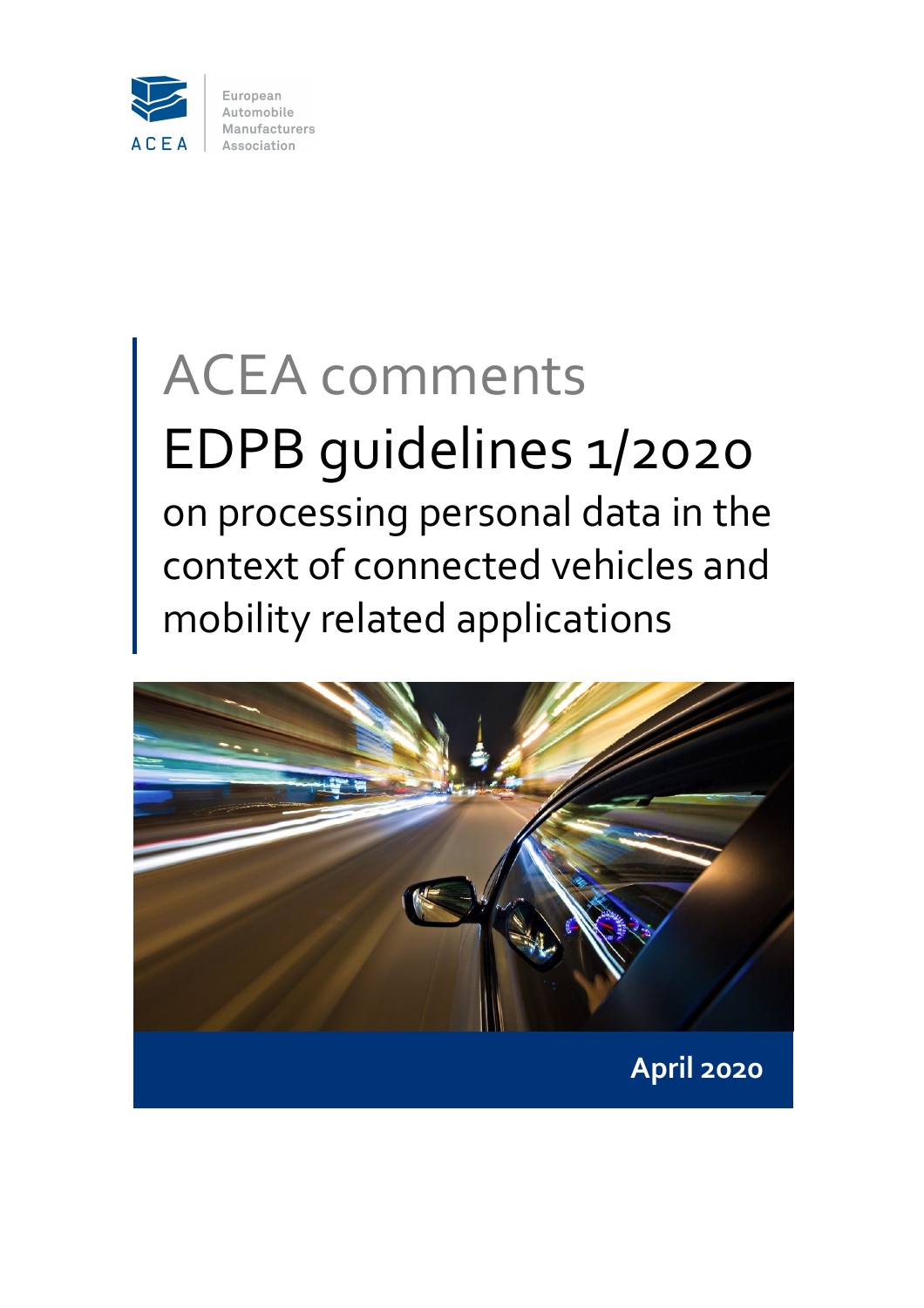

# INTRODUCTION

The European Automobile Manufacturers' Association (ACEA) welcomes the publication of the European Data Protection Board's (EDPB) draft guidelines on processing personal data in the context of connected vehicles and mobility related applications. It is very important for the automobile industry that data protection authorities across the EU, in working to the common goal of supporting the development of trusted connected vehicle services in a Digital Single Market, have a good and common understanding of how data protection rules should apply in the field of connected vehicles and mobility services. This facilitates compliance and ensures a level playing field for all actors.

We consider, however, that it is too early to move to the final version at this time. We recommend first, that the EDPB considers opportunities for industry stakeholder engagement so that the final guidance is achievable and strengthens customer trust in new connected technologies, and second, that these guidelines align with the requirements of the final ePrivacy Regulation.

To ensure legal certainty, we feel it is important that the EDPB guidelines be consistent with the guidance provided earlier by national data protection authorities. In France, the CNIL published a compliance package on connected vehicles and personal data in October 2017. In Germany, the data protection authorities issued a paper jointly with the automotive industry association VDA in January 2016. We are concerned that the content of these national guidelines is insufficiently reflected in, and in some cases conflicts with, the draft EDPB guidelines.

The automotive industry is keen to work with the EDPB to achieve pragmatic and operationally effective guidelines that allow suitable implementation of the privacy safeguards anticipated under the EU General Data Protection Regulation (GDPR) and related privacy rules. Both in France and in Germany, our sector was consulted in the development of their national guidance, had the opportunity to demonstrate how connected vehicles work and had the ability to discuss with the authorities specific practical issues vehicle manufacturers face when designing such vehicles and the services that come with them. This consultation showed that connected vehicles differ in many ways from smartphones (see also https://www.cardatafacts.eu/) – differences that we believe should be reflected in the guidance.

Considering that these are the first EDPB sector‐specific guidelines and that they will set the framework for assessing our sector's compliance with the GDPR and related privacy rules, we would highly appreciate being given the opportunity to meet with the drafters of the guidelines before the EDPB adopts the final version of the guidelines. On that occasion, we would like to illustrate some of the concerns expressed in this paper and organise a live demonstration of connected vehicles. We believe this would provide insights into the specificities of connected vehicles that would make it possible to enhance the effective implementation of the guidelines.

Finally, we find it unfortunate that the guidelines provide a detailed assessment of data processing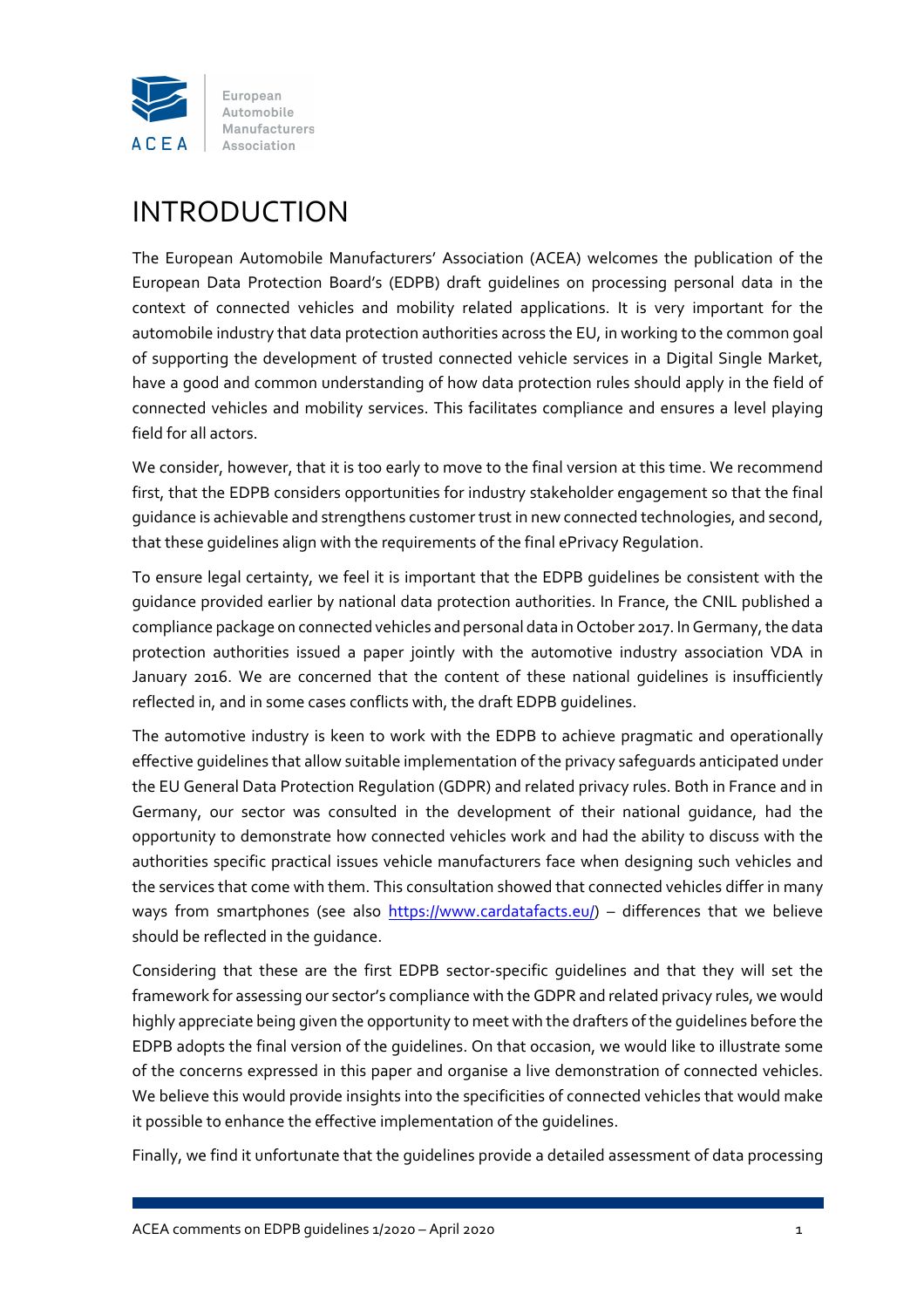

in connected vehicles under the ePrivacy Directive at a time when that Directive is about to be replaced with a new ePrivacy Regulation that could differ, possibly significantly, from this Directive. This means that the guidelines, if published in their current form, risk being outdated very soon, creating a disjointed approach, potential confusion and costs in implementing requirements which have not yet been properly codified. We therefore believe it would be preferable to postpone and review the publication of the guidelines until the content of the new ePrivacy Regulation is known with certainty.

# MAIN OBSERVATIONS

### **SCOPE**

#### **Connected vehicles**

ACEA would welcome consistent definitions by EU regulators, in order to minimise confusion and aid data subjects' understanding of the industry. In particular, we recommend that there is a consistent definition of what constitutes a 'connected' vehicle. The guidelines define the connected vehicle in a very broad manner, ie as "a vehicle equipped with many electronic control units that are linked together via an in-vehicle network as well as connectivity facilities allowing it to share information with other devices both inside and outside the vehicle" (§20).

In our understanding, connectivity implies that there is a connection between the vehicle and another remote device, and that data are transmitted from one device to another. This is reflected in national guidance including the CNIL's compliance package, which defines connected vehicles as "vehicles that communicate with the outside world (mobile applications, other vehicles, infrastructure, etc)". It is also consistent with the distinction made by the German data protection authorities between 'offline' and 'online' vehicles.

The definitions used in both national guidelines help to clarify that the communication that occurs exclusively within an in-vehicle network should be outside the scope of the quidelines. If this were not the case, even vehicles produced in the 20<sup>th</sup> century that contain at least a few electronic control units (eg for anti‐lock brakes, motor management or even powered windows) would be connected vehicles. This would defy common sense.

For reasons of consistency and clarity, we therefore suggest that the EDPB guidelines define connected vehicles in the same manner as the CNIL compliance package.

#### **Professional use of vehicles**

The guidelines specify that they focus in particular on the personal data processing in relation to the non-professional use of connected vehicles by data subjects (§ 19). The data processing carried out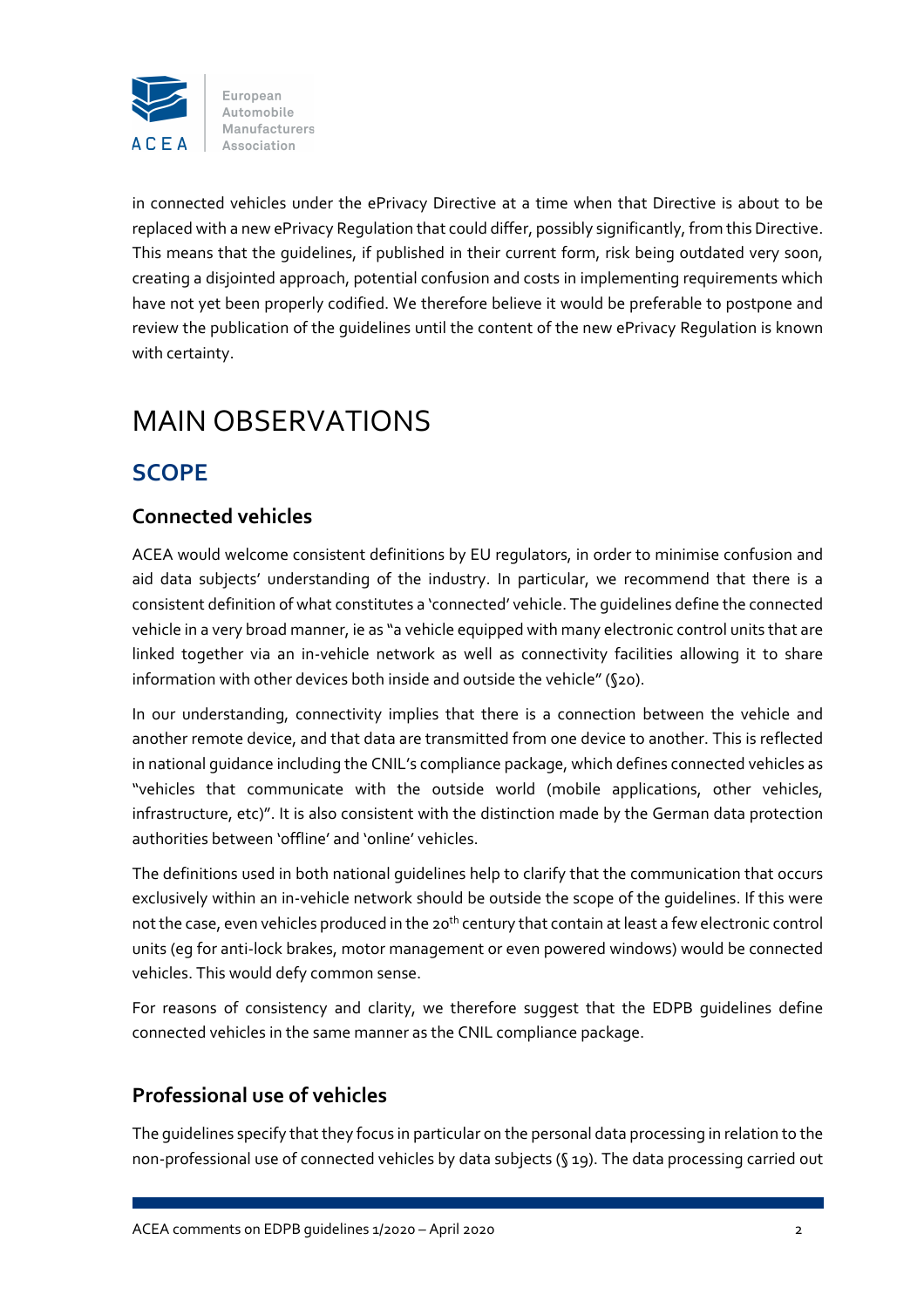

by employers providing company cars to members of their staff is said to be out of scope (§ 31).

We believe it is necessary to make it clear(er) in section 1.3.1 that also data processing in relation to commercial vehicles used for professional purposes (road transport, public transport, etc) is also not covered by these guidelines.

#### **Data controller**

The guidelines recommend that data be processed as much as possible inside the vehicle and state that if data must leave the vehicle, consideration should be given to anonymise them before being transmitted.

In our view, a 'general' recommendation to anonymise data or separate it from the vehicle or from other personal identifiers does not depict the variety of possible services and use cases in the connected vehicle context. A clear differentiation should be made between use cases that do not require processing of personalised data (eg 'live traffic') and services that do (eg services such as remote car status or remote control of auxiliary heating for specific customers that need linking to their other data or to a customer account).

We understand EDPB references to 'local' processing are intended to mean where the data stays incar (ie 'local' processing should be construed the same as CNIL package references to "scenario 1, in-in"). The applications mentioned in the quidelines include eco-driving, in-vehicle safetyenhancing applications and applications for unlocking, starting and/or activating certain vehicle commands (§70).These applications are considered to fall outside the scope of the GDPR because the data processing occurs within the vehicle without the transfer of personal data to a data controller or data processor (§71).

While we fully support this assessment, we believe the same should apply to any data processing that occurs purely inside the physical vehicle. This is what the German data protection authorities concluded in their 2016 statement, which says that data is collected by a controller only "as soon as data is transmitted out of the vehicle". The CNIL equally found that "the data collected in the vehicle remain under the user's sole control and are not transmitted to the service provider".

Consequently, GDPR recital 78 we understand would also align with this, where it considers that in this scenario, vehicle manufacturers would only be a producer of the product, and should only be considered controllers when data leaves the vehicle to be processed or used by them, ie when it is transmitted electronically or read out, for example to provide journey information to a specific off‐ board held customer account.

In conclusion, it should be clear that as long as data remains within the vehicle, manufacturers are only the producers of that vehicle and their obligation is to ensure that the vehicle is designed in accordance with the principles of privacy by design and by default. They become controllers or processors only from the moment data leaves the vehicle and is transmitted to them via a network.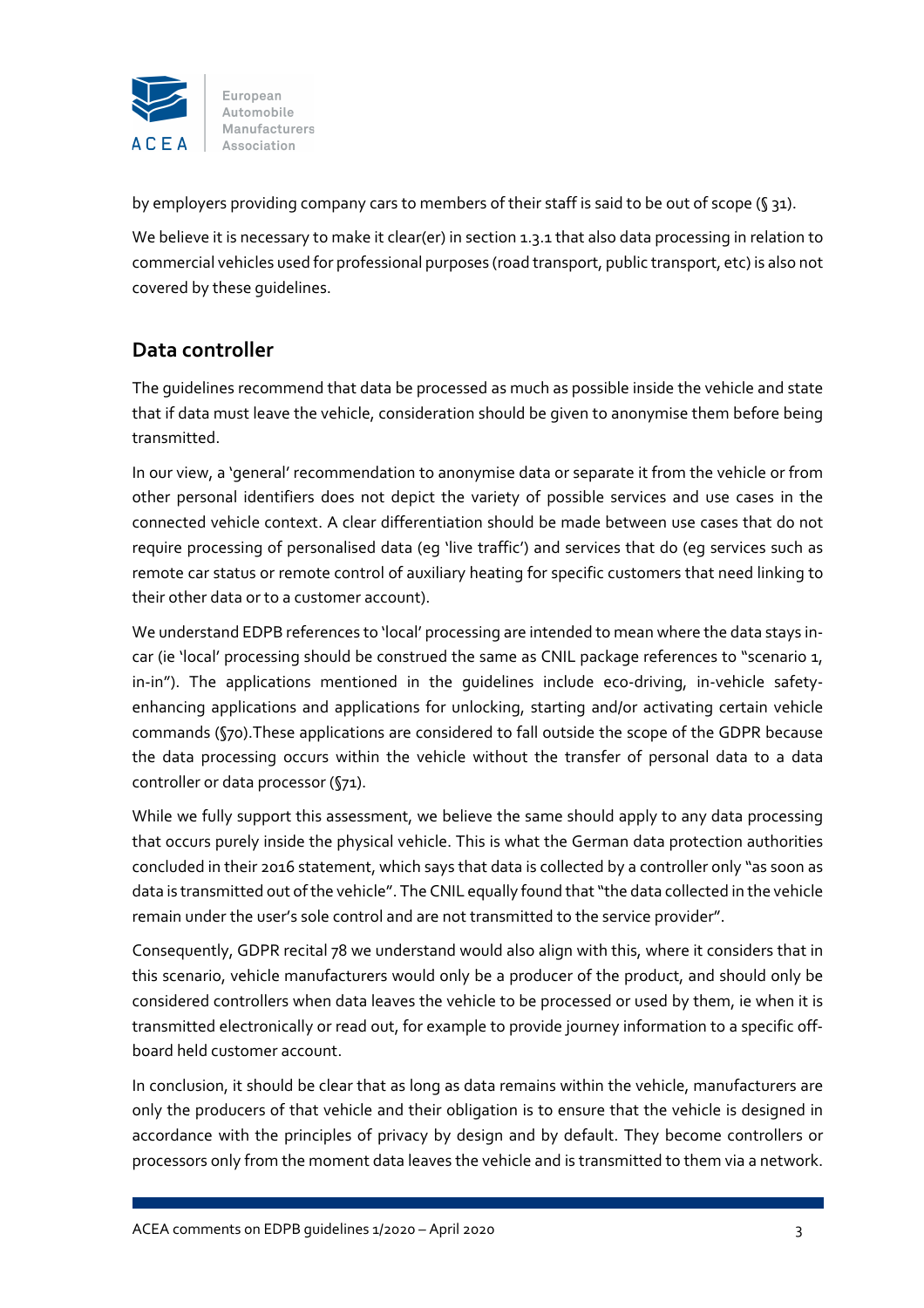

On a separate point, we believe that roadside assistance operators could act as data processors on behalf of a vehicle manufacturer, not only as data controllers as suggested in §83.

### **PERSONAL DATA**

The guidelines stipulate that "much of the data that is generated by a connected vehicle relate to a natural person that is identified or identifiable and thus constitute personal data"(§ 28). We believe this statement is too broad and does not accurately reflect the specificities of motor vehicle data.

Much work is put in at privacy by design stage by manufacturers today to ensure that customer data is only processed where it is appropriate and proportionate to do so, in keeping with GDPR requirements.

The vehicle identification number (VIN) is often used to assure vehicle data is linked to the correct vehicle, but it is a misconception that VIN on its own can be considered personal data, beyond a construction that it is pseudonymised data (ie other data must be linked to it in addition, before VIN will be capable of reasonably being considered in context to attach to personal data). VIN is not designed to identify any person – it is the automotive industry equivalent of a serial number, in that it identifies *only* a specific vehicle.

According to Regulation 19/2011, VIN means the alphanumeric code assigned to a vehicle by the manufacturer in order to ensure proper identification of every vehicle. It consists of three sections, ie the world manufacturer identifier (to identify the manufacturer), the vehicle descriptor section (to indicate the general characteristics of the vehicle) and the vehicle indicator section (to identify a particular vehicle).

For data added to VIN to be considered as personal data, it would have to meet the GDPR test in context of use (ie be information that can be demonstrated to *relate* to an identified or identifiable natural person). For example, VIN linked to journey data used to provide journey information to a specific off-board held customer account, would in context be considered personal data. VIN linked only to vehicle part information (used only to research vehicle model performance, or to check the correct part is being ordered for the correct vehicle model), we would consider fails to meet the GDPR test of being able to relate to an identified or identifiable person.

In addition, motor vehicles are specific – and different from other products like smartphones – in that they have multiple users and therefore multiple potential 'data subjects'. This feature will become even more pronounced with the current trend towards car sharing. It also has practical implications that should be understood and taken into account when assessing to what extent connected vehicle data can be related to a natural person that is identified or identifiable (see section below on 'data categories and context of processing').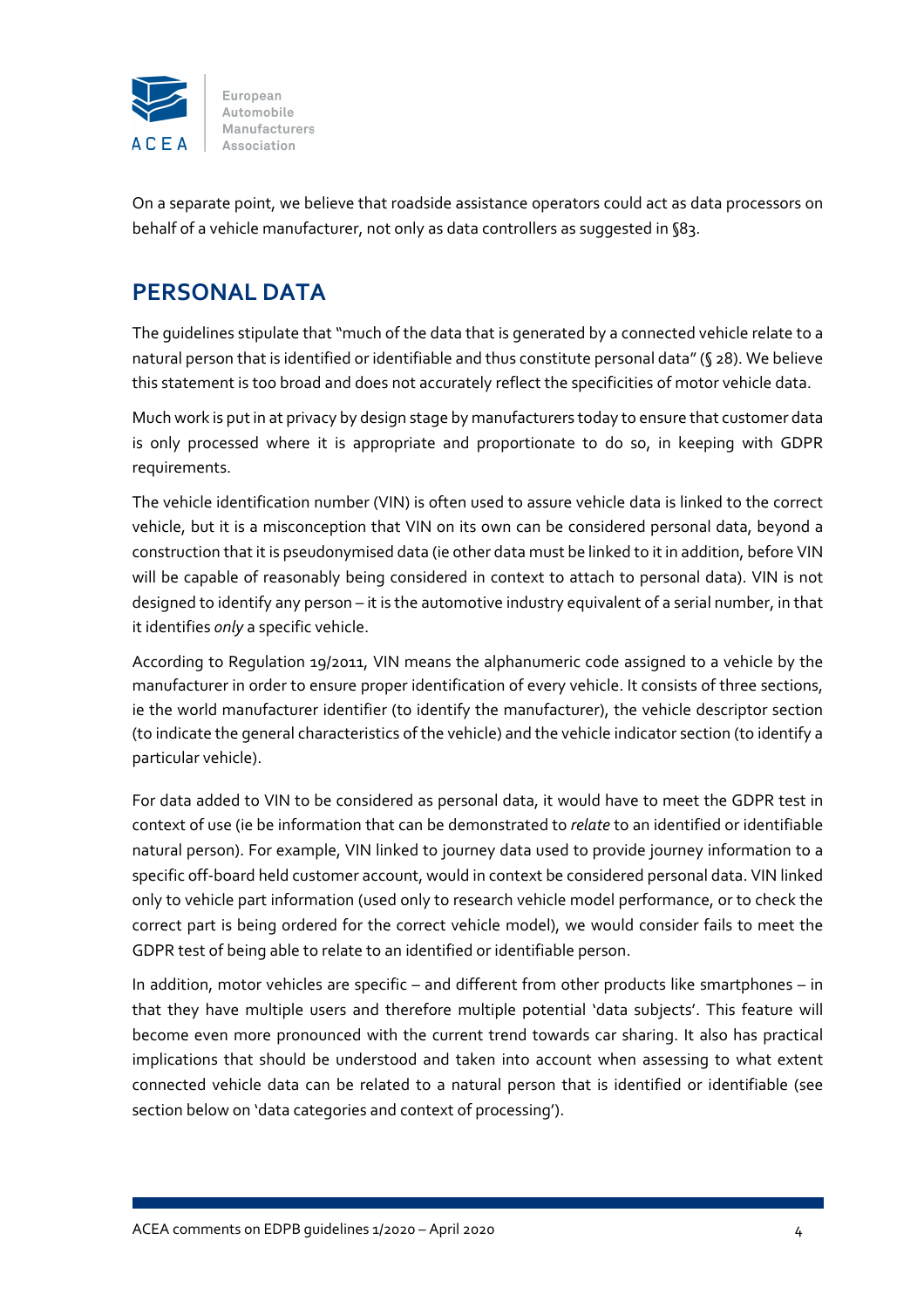

#### **Data categories and context of processing**

The variety of data subjects that exist in the context of connected vehicles affects the degree to which specific types of data can be related to those different data subjects.

Generally speaking, we identify three buckets of data originating from the vehicle:

- Technical data related to the vehicle as a product (no or very low characterisation of usage by the data subject)
	- o Data regarding vehicle components (eg serial number, software version)
	- o Data related to vehicle quality and maintenance (eg diagnostic trouble codes)
- Data related to the data subject (owner, driver, passenger, subscriber, user of the service)
	- o Data regarding driving/driver behaviour (eg usage statistics)
	- o Data directly provided by the data subject (eg mobile phone connected, music played)
	- o Contractual and financial data (eg accounting and invoices, warranty)
- Data related to the environment of the vehicle
	- $\circ$  Data related to the external environment (eq external temperature, wipers on/off when automatic mode)
	- o Data of other data subjects close to the vehicle who are 'seen' by outward facing cameras or recognised by other sensors (eg pedestrians, other drivers or passengers, other license plates)
- Please see the table at the end of the document for a more detailed yet non-exhaustive overview of the different type of data processed in the context of connected vehicles.

From our perspective, all this data does not necessarily relate to each data subject. Consequently, it should not be considered personal data in all cases. Whether or not it constitutes personal data will depend on the context of processing.

For example, some data is purely technical data. It is generated (component data, sensor data, actuator data, oil temperature, distance driven), aggregated (average fuel consumption, average speed, odometer reading) or stored in the vehicle (software version, variant coding) but it cannot be related to and is unlikely to have any real privacy impact on any particular data subject. Should vehicle manufacturers process such data, for example for the purpose of vehicle quality or vehicle improvement, this should therefore not be considered processing of personal data.

By contrast, other data such as fuel consumption, speed, acceleration, deceleration and braking during a specific trip can be related to the driving behaviour of a data subject if such data is used, for example, in the context of a pay‐how‐you‐drive insurance service. This should always be assessed in the context of the data processing activities and consider whether the purposes of the processing are intended to impact directly or indirectly the relevant data subjects.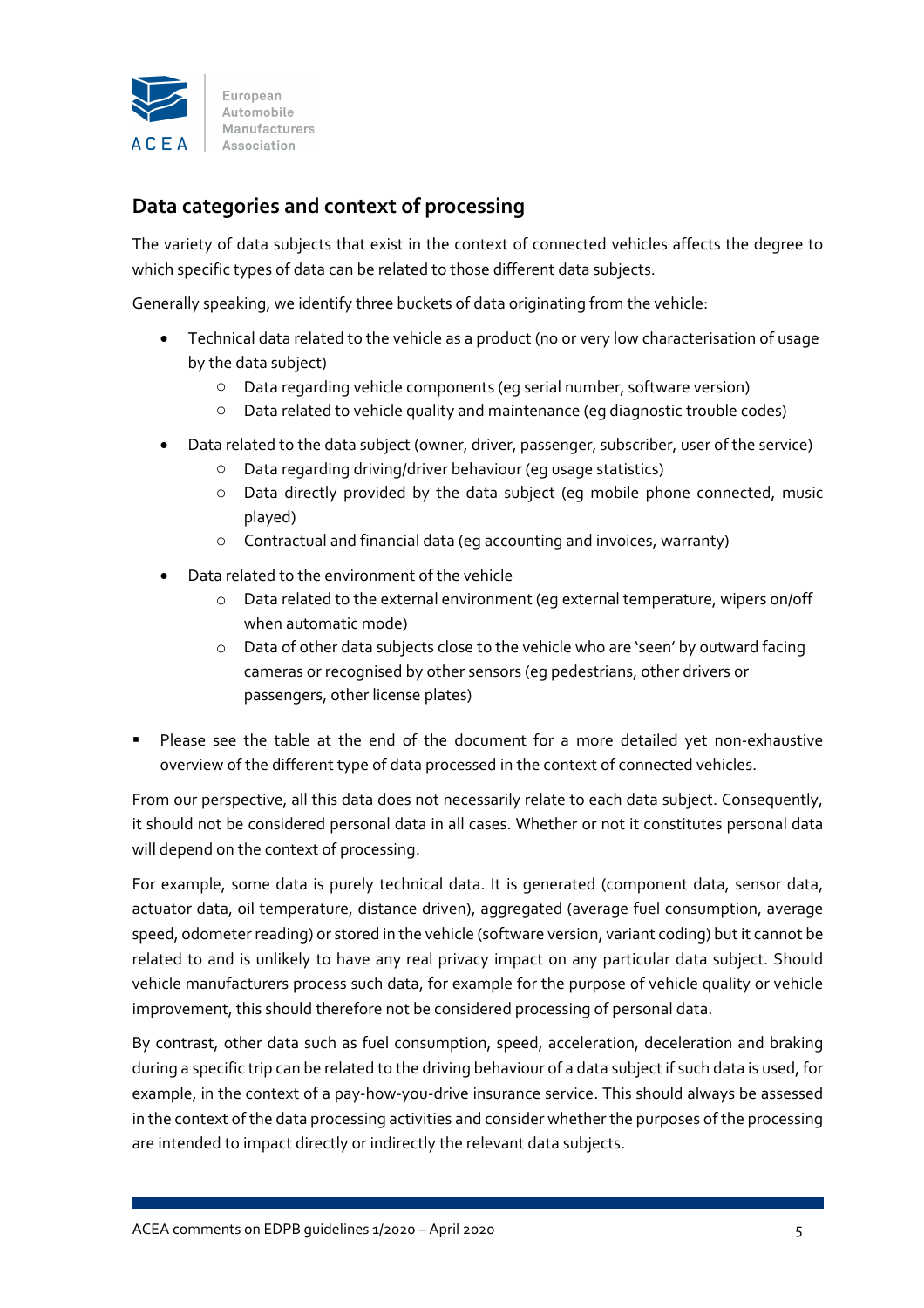

#### **Data subjects**

With regard to data processing in connected vehicles, we identify six main types of data subjects:

- 1. The vehicle owner
- 2. The subscriber of a service
- 3. The user of a service
- 4. The driver
- 5. The passenger
- 6. Individuals close to the vehicle who are 'seen' by outward facing cameras or recognized by other sensors

While the first three are generally identifiable by the manufacturer, this is very often not the case for the others. As previously highlighted, this is key differences with other products like smartphones, which tend to be inherently for personal use rather than a shared device.

From our perspective, this implies that in cases where the vehicle manufacturer has no reasonable chance of identifying the driver or the passenger, it will not be possible for him to obtain consent from the data subject or to enable the latter to exercise his or her rights.

Possibly with the intention of addressing this issue, the guidelines state that manufacturers should implement inside the vehicle a profile management system to store the preferences of known drivers (§ 88). This obligation – which does not appear as such in the GDPR – could act against data protection ideals in that it forces manufacturers to take measures to make identifiable every data subject who has an interaction with the vehicle. This would not only take away customer choice to ride in a vehicle without registering, but de facto, also make anonymous driving impossible. In order to be used fully, a profile management system would need to force all drivers to identify themselves or to accept privacy settings each time they start the vehicle.

This would not be user-friendly, sit very uneasily with the data minimisation principle, and still not be sufficient to obtain the consent of passengers, for example. In our view, it would be counterproductive in terms of privacy protection and in conflict with article 11(1) GDPR if, for the sole purpose of compliance, manufacturers were forced to implement measures to identify data subjects that they could not and would not need to identify otherwise.

We therefore believe that the statement in § 28 should be re-formulated to reflect the reality that not all data subjects related to connected vehicles are always identified or identifiable, at least not for the vehicle manufacturer.

#### **Data subject rights**

The guidelines stipulate in various places that data subjects should have the right to stop the processing of data or delete data that were processed. For example, § 88 says that drivers should be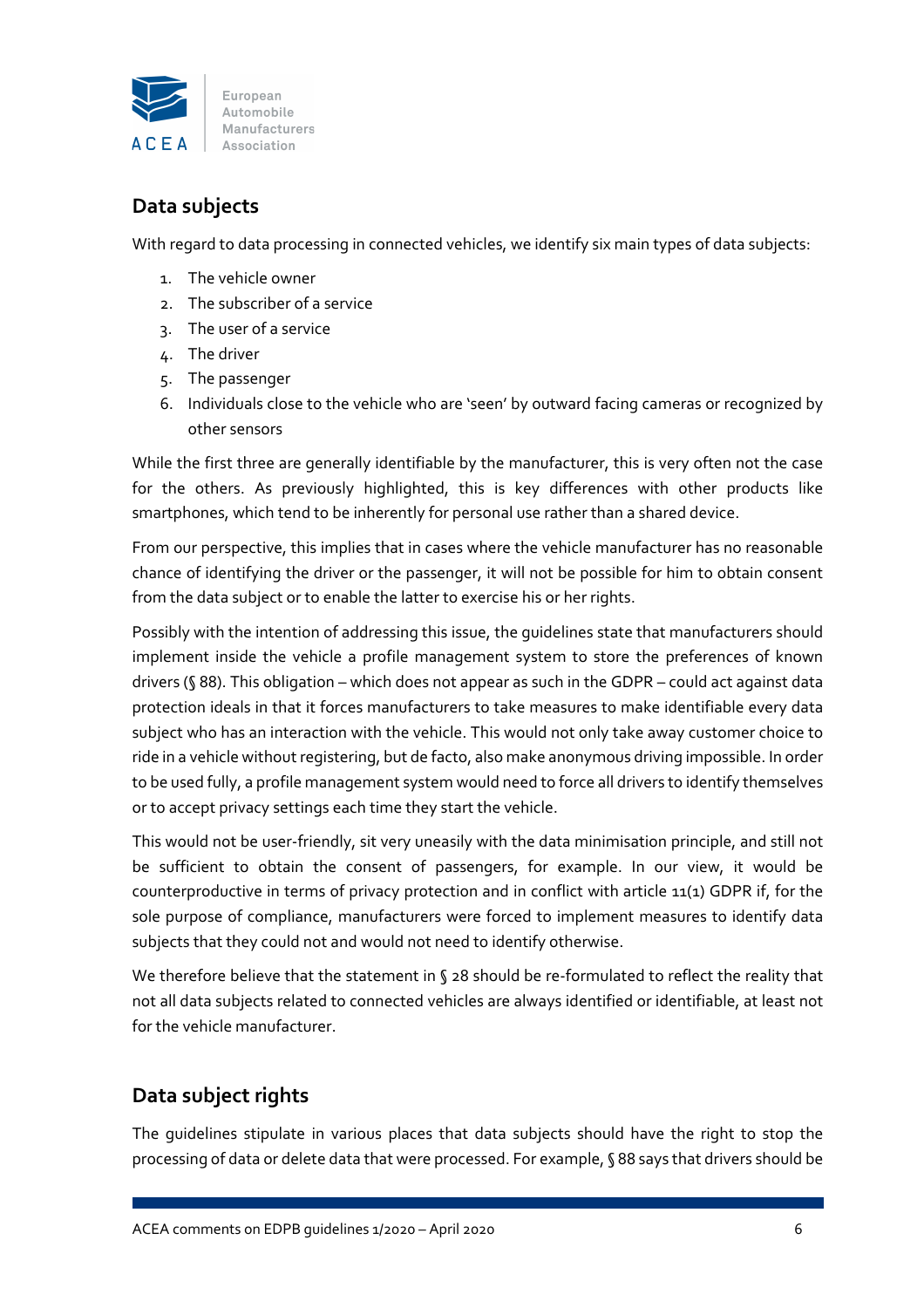

enabled to stop the collection of certain types of data, temporarily or permanently, at any moment, except if a specific legislation provides otherwise or if the data are essential to the critical functions of the vehicle. In §74, the guidelines say that data subjects should be able to delete permanently any personal data before the vehicles are put up for sale.

We believe this is neither practicable nor necessary from a data protection point of view. However, this activity could be managed on a server taking into consideration that the onboard device typically does not support this kind of flexible logic.

In our view, the only data that data subjects should have access to and be able to delete (or otherwise exercise their rights on) from the vehicle are those data that they have provided themselves (mobile phone data, navigation data, infotainment and comfort settings).

Deleting other, more technical, vehicle data seems inappropriate. If data relating to components or to the health status of the vehicle were deleted (eg software version or diagnostic trouble codes) as a result of their inclusion in a wider definition of personal data, this would make it impossible for manufacturers to fulfil their responsibilities in terms of product safety, product liability and warranty. Without such data, repairers could not carry out adequate repair and maintenance works. and authorities could not conduct the periodic technical inspections that EU law prescribes. In some cases, deleting specific data such as the odometer reading may even be illegal.

A contextual perspective, establishing that not all vehicle data should be considered personal data, would help data subjects to better understand the scope of their rights.

# **LEGAL BASIS (E‐PRIVACY & GDPR)**

#### **ePrivacy**

We find it unfortunate that the guidelines provide a detailed assessment of data processing in connected vehicles under the ePrivacy Directive at a time when that Directive is about to be replaced with a new ePrivacy Regulation.

This is all the more so since the content of article 8 of this Regulation could differ significantly from that of article 5(3) of the Directive, which it corresponds to. Indeed, the version of the Council document dated 21 February 2020 states that the storage of or access to data is permitted when it is necessary for providing a service requested by the end-user. This 'service' is a much broader concept than the "information society service" contained in article 5(3) of the ePrivacy Directive

Also, recital 21 of the latest Council draft of the ePrivacy Regulation says that consent is not required to the extent that it is necessary to use or access data for the provision of the service requested by the end-user. This would include, for example, pay-as-you-drive (based on mileage only) or payhow-you-drive (based on mileage and driving style) insurance.

Even more significantly, article 8(1)(g) of the latest Council text permits data storage or access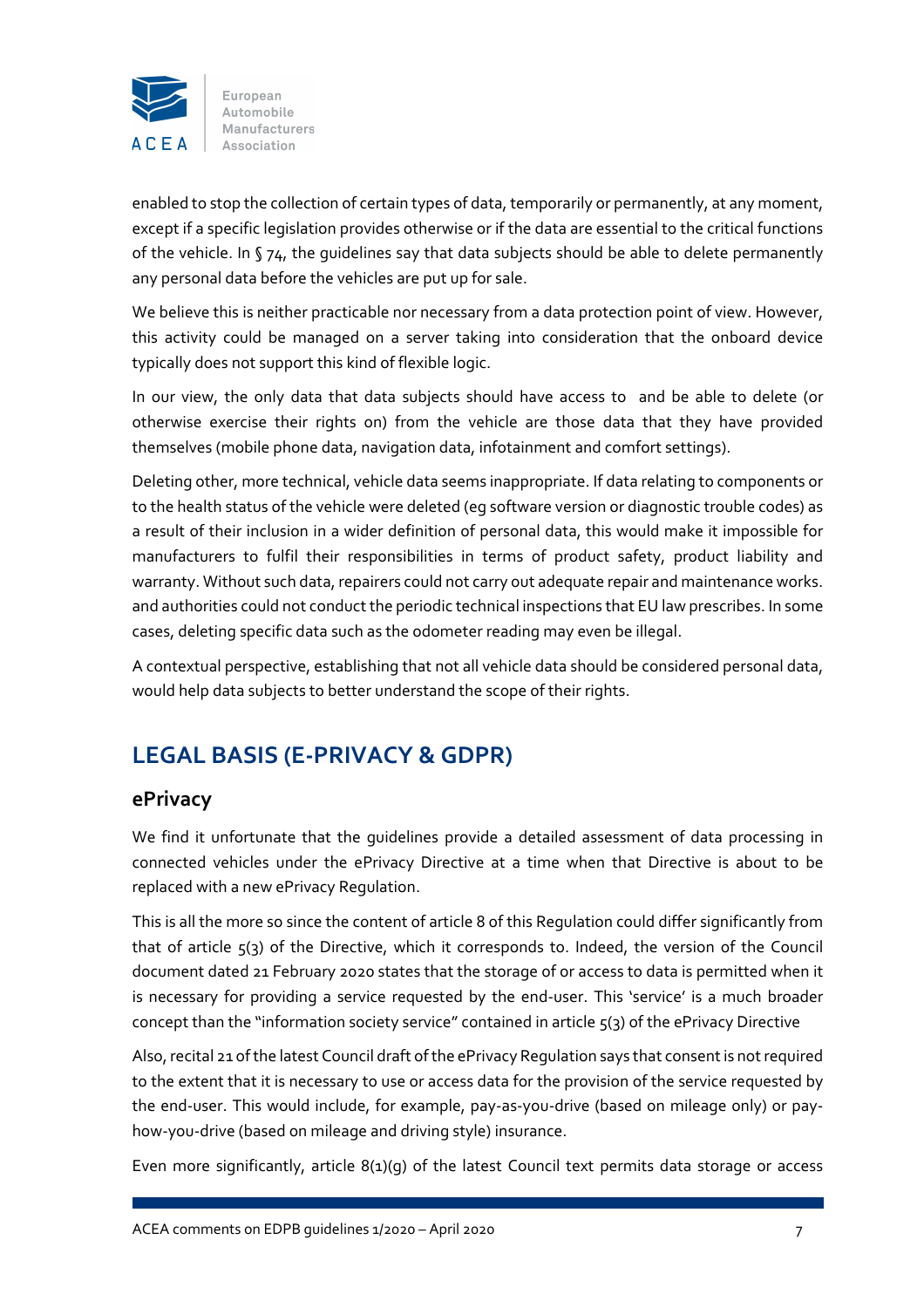

where it is necessary for the purpose of the legitimate interests pursued by a service provider, except when such interest is overridden by the interests or fundamental rights and freedoms of the enduser.

This means that the guidelines, if published in their current form, risk being outdated very soon. We believe it would be preferable to postpone the publication of the guidelines until the content of the new ePrivacy Regulation is known with certainty (ie following an agreement between the European Parliament and the Council). We think the quality and accuracy of the quidelines are more important than the speed with which they are adopted.

Diverging national implementations of the ePrivacy Directive make the situation even more challenging. Germany, for example, has no full implementation. This would mean that the guidelines, which are supposed to apply cross the board, would have to be adapted locally to reflect these different implementations of the Directive. This problem would not exist with the forthcoming ePrivacy Regulation, which will apply directly in all Member States.

On substance, we understand that the EDPB considers vehicles to be 'terminal equipment' in the sense of article  $5(3)$  of the ePrivacy Directive. This implies that, as a rule, anyone using a publicly available electronic communications network to store or access data in the vehicle, must obtain the consent of the vehicle owner or user. The only exceptions are when the data are stored or accessed for the sole purpose of carrying out the transmission of a communication over an electronic communications network or when it is strictly necessary in order for the provider of an information society service explicitly requested by the subscriber or user to provide that service.

We believe connected vehicle should not be considered 'terminal equipment' as defined in article 1 of Directive 2008/63 ("equipment directly or indirectly connected to the interface of a public telecommunications network to send, process or receive information;") in all cases (please see our detailed analysis of the relationship between the GDPR and article 5(3) of the ePrivacy Directive in Annex 1).

It should be identified that many vehicle networks will not be publicly available in the same way that a smartphone will allow any of its users access to the general internet. Connected vehicles include closed networks, with many M2M features not even accessible to users, and designed to include cybersecurity protections (as distinct from open public internet networks).

To the extent that (part of) a vehicle would be considered terminal equipment, we believe it is important that data protection authorities agree that this Directive applies only to data storage or access that occurs from outside the vehicle, ie through communications between the vehicle itself and other devices (which can be located inside or outside the vehicle) that provide a connection to a public telecommunications network.

This includes communications over a mobile telecommunications network to or from a vehicle manufacturer's server, over Bluetooth to or from the mobile phone of the driver or passenger and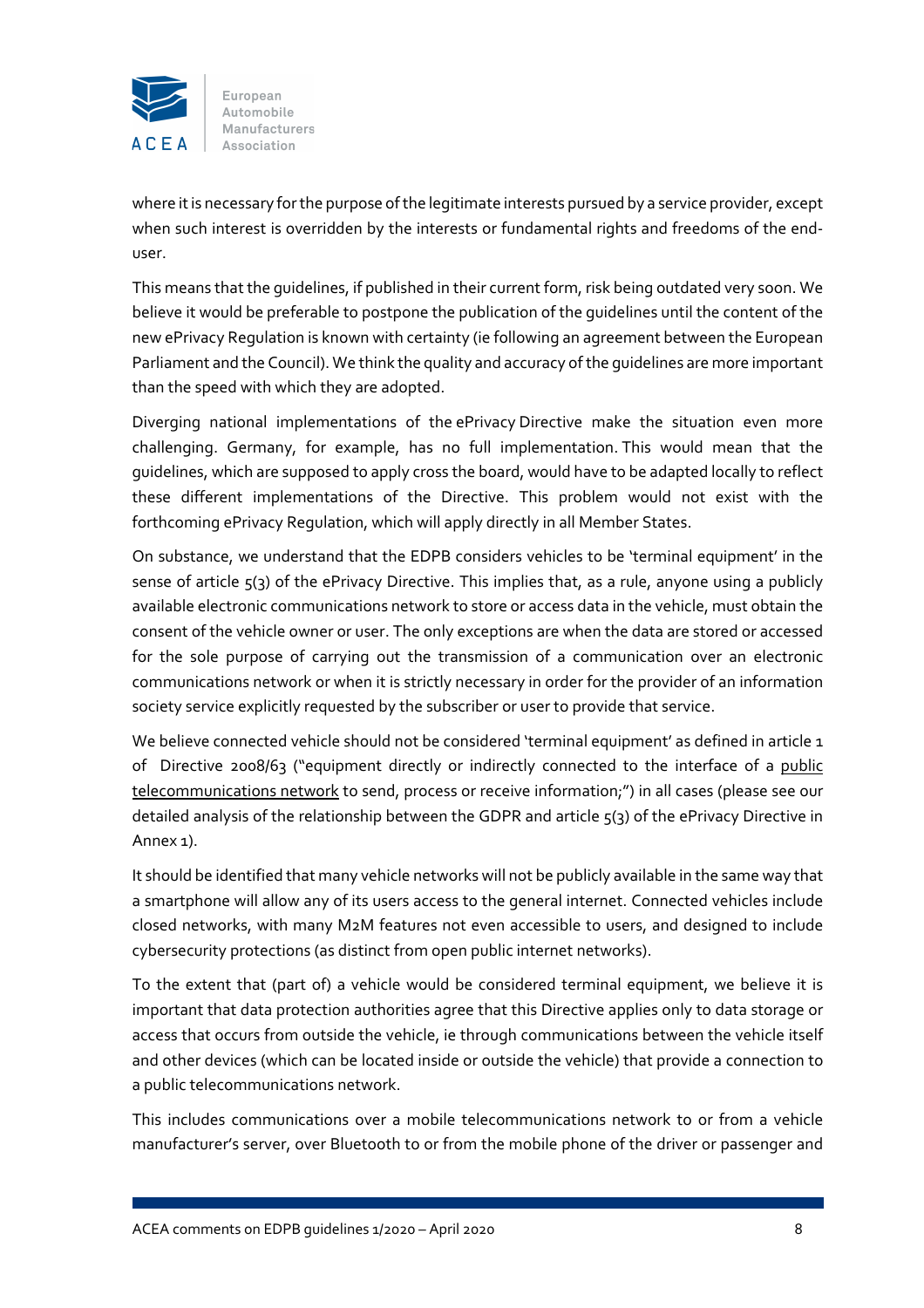

the provision of Wifi on board. Importantly, it does not include communications between the electronic control units inside the vehicle through the in-vehicle network(s) of the vehicle itself. Consequently, the consent required by the ePrivacy Directive should apply only in case of such 'external' data transfer (access or storage), from those areas of the vehicle that meet the criteria to be considered terminal equipment.

#### **Legal basis**

The guidelines strongly suggest that vehicle manufacturers and service providers will require the consent of the data subject for most, if not all, data processing operations. This is linked, at least partially, to the interplay between the ePrivacy Directive and the GDPR. In particular, the quidelines state that "consent will likely constitute the legal basis both for the storing and gaining access to information already stored and the processing of personal data following aforementioned processing operations" (§ 15).

This gives the impression that a double consent would be needed, one under the ePrivacy Directive and another under the GDPR. However, this is contradicted by some of the use cases that are analysed in the same quidelines. For example, for pay-as-you-drive/pay-how-you-drive insurance services (§ 105), the renting and booking of parking space (§ 120) and tackling auto theft (§ 160), it is said that the performance of the contract can be the legal basis for data processing under the GDPR and therefore by implication no consent would be required or indeed relevant in those cases.

As mentioned above, recital 21 of the Council draft of the ePrivacy Regulation suggests that consent under that Regulation is not required. It says that "in the area of IoT services which rely on connected devices (such as connected thermostats, connected medical devices, smart meters or automated and connected vehicles), the use of the processing and storage capacities of those devices and access to information stored therein should not require consent to the extent that such use or access is necessary for the provision of the service requested by the end‐user".

We believe §15 should be re-worded since it gives readers the false impression that double consent would be required in most cases. In reality, it would seem no consent is needed in some cases.

The combination of legal bases under the ePrivacy legislation and the GDPR as described in the guidelines sometimes appears unnecessarily complex and impracticable. One example is the pay‐ as-you-drive/pay-how-you-drive use case, where consent is required for gaining access to the data and where the data can subsequently be processed on the basis of the insurance contract (§ 105).

In our view, combining consent and contract is bound to cause problems. If, for example, the driver would revoke his or her consent, the data processing could no longer take place even when the contract is still in force, in this case with the vehicle owner. It should be noted, however, that this problem should not occur when the new ePrivacy Regulation enters into force since, as mentioned above, the Council draft makes it possible to store or gain access to data when this is necessary to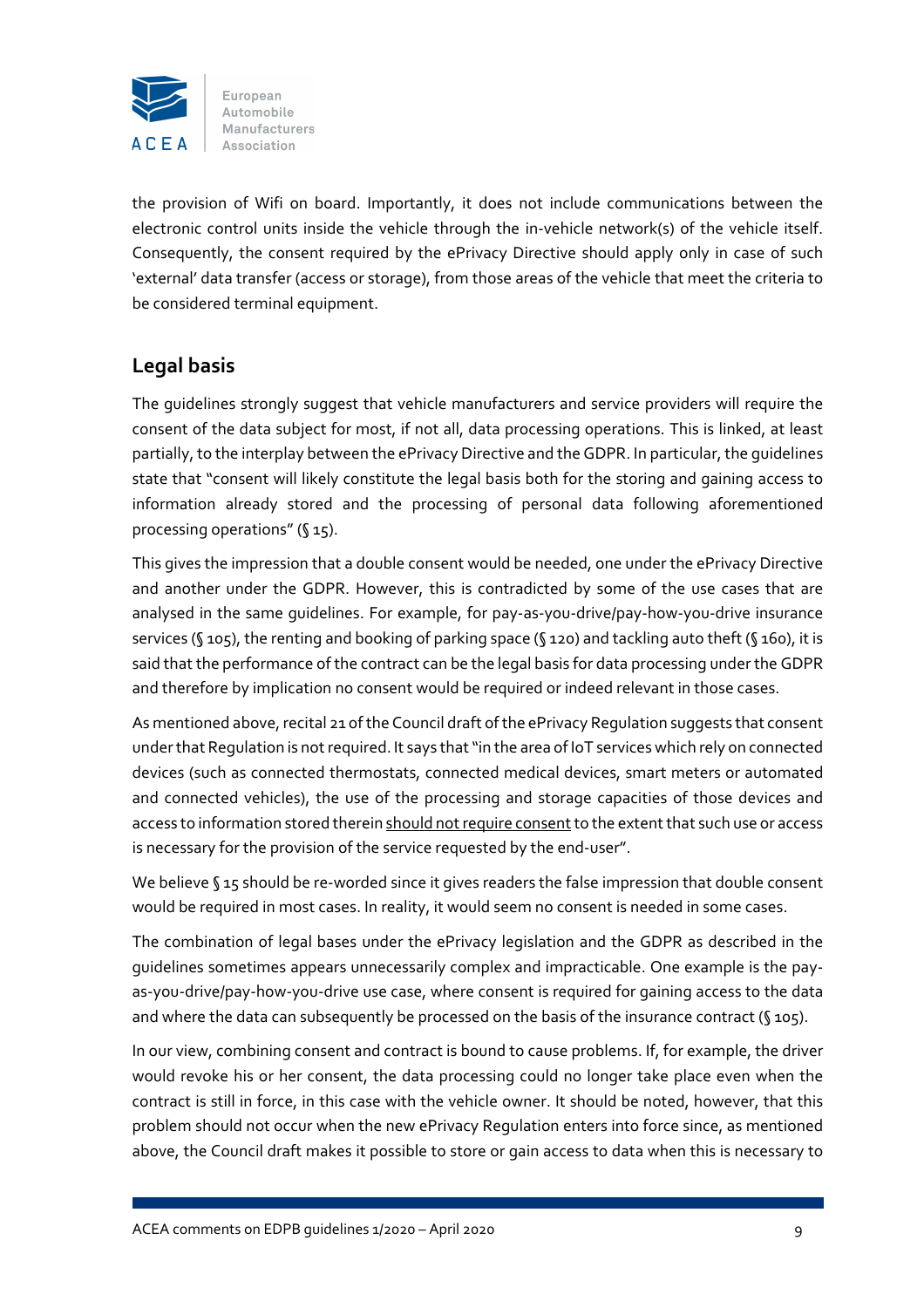

provide a service explicitly requested by the user. As a result, no consent would be required for gaining access to data to be used for a pay‐as‐you‐drive or pay‐how‐you‐drive service, contrary to what the guidelines say. This leads us once more to the conclusion that it is premature to publish the definitive version ofthe guidelines without knowing the final content ofthe ePrivacy Regulation.

Separately, when it comes to insurance, the guidelines say that the insurance company should not gain access to the raw behavioural data but only to the aggregate score that is the result of the processing performed by the telematics service provider. In our view, this fails to recognise that each insurer may have its own (probably IP protected) algorithm for this purpose and that storage of all these algorithms in the vehicle is simply not possible and is also not desired by insurance companies who do not want to reveal them to all manufacturers.

The guidelines in our view do not sufficiently reflect the reality that vehicle manufacturers process data for a variety of purposes, sometimes as providers of services and sometimes as manufacturers of a product for which they have legal responsibilities even after having put in on the market (product safety, product liability, warranty). The CNIL's compliance package included an example where vehicle manufacturers could process vehicle data forthe purposes of model optimisation and product improvement either by anonymising the data or, where that is not possible, on the basis of their legitimate interest (scenario 2, 'in‐out'). We would consider it useful if this example were included in the guidelines as well.

Another example is cybersecurity. Data protection law itself as well as upcoming sector‐specific regulations require vehicle manufacturers and other involved parties to provide adequate cybersecurity and to implement a cybersecurity management system. This includes systems and measures for monitoring cybersecurity, for example for detecting intrusion or other tampering attempts and protecting customer accounts, as well as incident response and related processes, for example to provide software updates or inform customers about security issues. All this will require additional data processing, potentially involving personal data. The guidelines should therefore clearly state that the processing of personal data that is necessary to provide and uphold adequate cybersecurity protection and incident response capabilities is considered legitimate.

Especially in the connected vehicle context, it is also important to keep in mind that vehicle manufacturers are subject not only to legal requirements, but also to technical standards and other design requirements, like considering aspects of driver distraction. Requiring permanent or excessive user interaction, for example by showing extensive information messages for data protection purposes or renewing consent every time the vehicle is started or a data processing feature is activated may cause severe driver distraction or render functionalities practically impossible. We feel that the guidelines should therefore aim to better balance data protection aspects with these and other requirements vehicle manufacturers are subject to.

On the whole, we feel the guidelines over‐emphasise consent as a legal basis for data processing while somewhat neglecting other legal bases such as performance of the contract and legitimate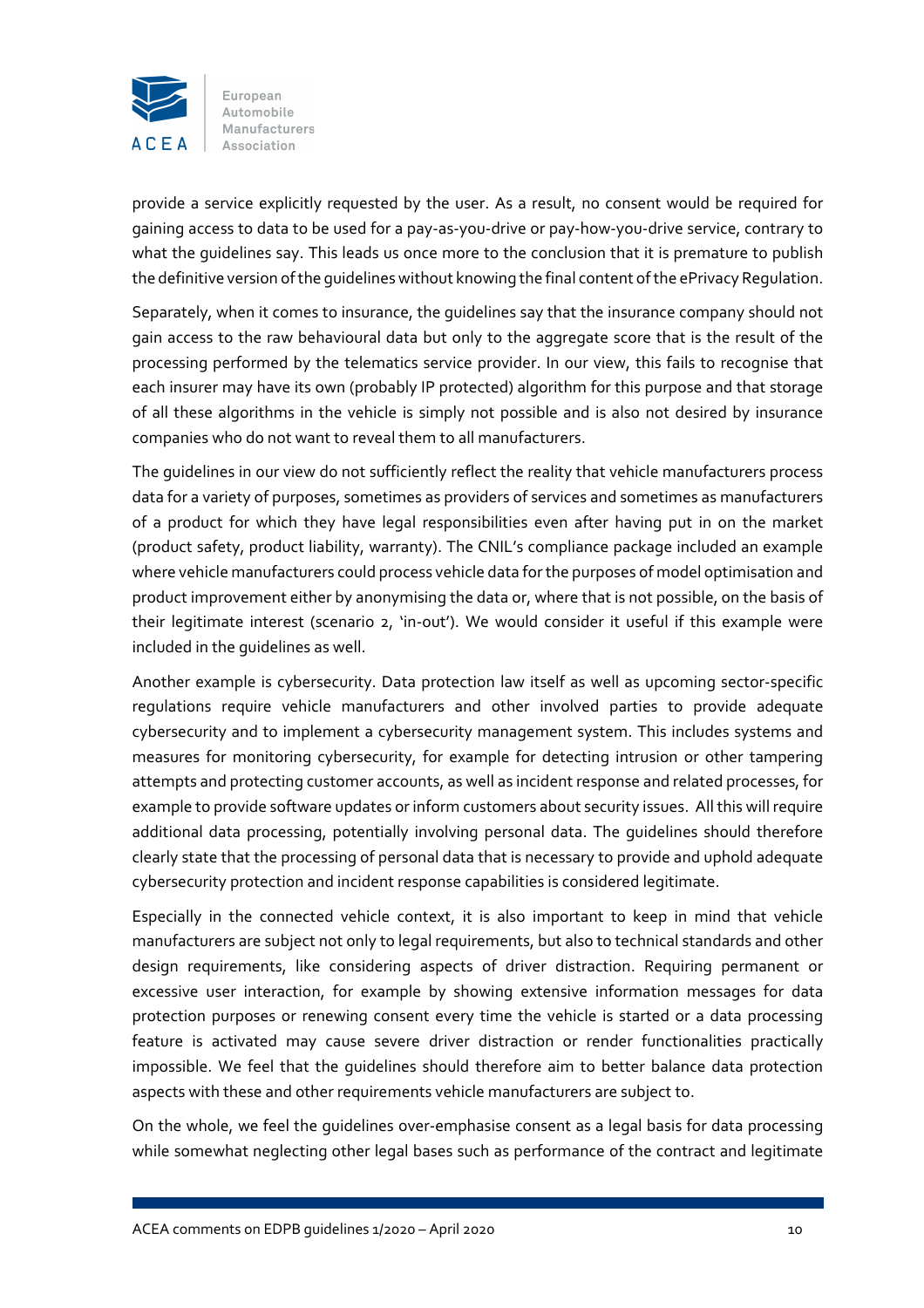

interest. All these legal bases have equal standing in the GDPR. We feel this should be reflected in a more balanced way in the guidelines.

## **DATA REQUIRING SPECIAL ATTENTION**

#### **Offence‐related data**

The guidelines provide an unusually broad interpretation of offence‐related data. They state that "instantaneous speed is, not on its own, offence‐related data since it does not, by itself, reveal an offence given that speed restrictions vary by location. However, such data could nevertheless become offence-related data because of the purpose for which it is collected (eq for the purposes of investigating and prosecuting criminal offence), in which case the safeguards set out in art. 10 GDPR would apply" (§ 64).

We fully support this analysis and agree that the purpose of the data processing is key to determining whether the data processing falls under article 10 GDPR. This is also in line with the conclusions of the CNIL's 2018 compliance package and considers the contexts in which this data could be compliantly processed – both on‐board and off‐board, to support appropriate activities such as scientific research. (CNIL package, page 26, considering 'in-out' scenarios). Furthermore, the exact geographic position alone will not suffice to determine whether data processing reveals offences since many more factors such as time and weather conditions (fog, for example) need to be taken into account.

From our point of view, the instantaneous speed of a vehicle combined with precise geolocation data cannot be considered a criminal office/road code infraction in itself and therefore should not fall within article 10 GDPR. From a legal point of view, the instantaneous speed of a vehicle combined with precise geolocation data can be considered to fall within the scope of that article only if and when a formal act is issued by a competent public authority affirming and stating that this data have determined the legal existence of a criminal offence or a road code infraction. Even though speed and geolocation could infer traffic violations, the processing performed by vehicle manufacturers is not aimed at public authorities' sanctions. This happens in the same way as the EDPB guidelines 3/2019 on processing of personal data through video devices say that "video footage showing a data subject wearing glasses or using a wheelchair are not per se considered to be special categories of personal data."

We also do not understand why the quidelines go on to say that "except for some exceptions, external processing of data revealing criminal offences or other infractions is forbidden"(§ 65). This does not seem coherent. If, as  $64$  seems to suggest, the context of the processing determines whether instantaneous speed constitutes offence-related data, it would appear unnecessary and unreasonable to prohibit vehicle manufacturers who process instantaneous speed data for other purposes, for example for traffic information services, from processing such data outside the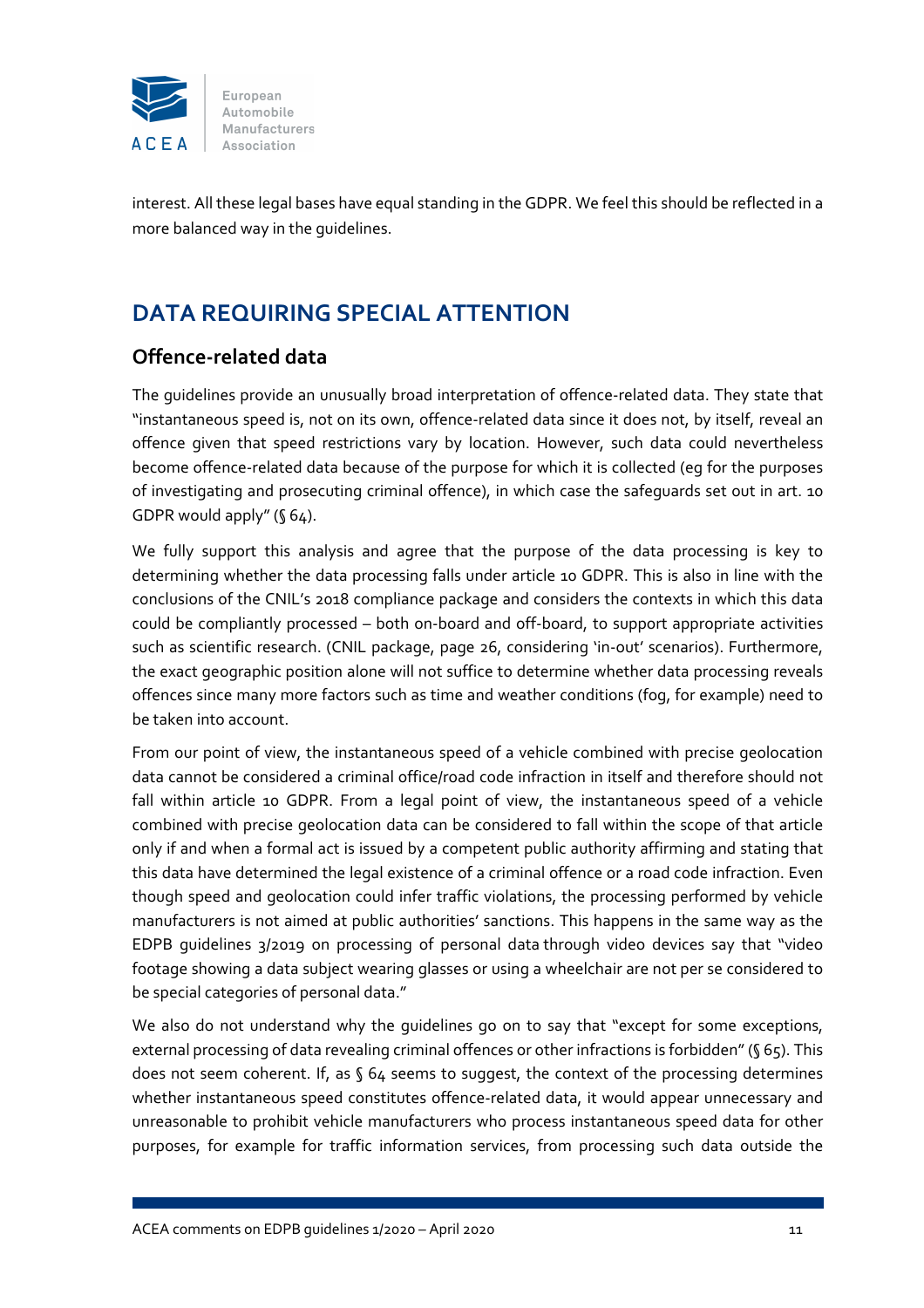

vehicle, so long as the purposes for processing by those vehicle manufacturers is not aimed at/linked to the determination that a criminal offence/infraction may or not have been committed.

#### **Geolocation data**

The guidelines state that geolocation should be activated "only when the user launches a functionality that requires the vehicle's location to be known, and not by default and continuously when the car is started" (§ 61).

We find this impracticable in certain cases.

For example, if a vehicle user subscribes to a 'find parked car' service, the guidelines seem to suggest that the vehicle may only send out the location when the customer opens the app and searches for the parking position of his vehicle. This requirement would renderthe service impossible as the time the request is made will be after the car has last parked, thus preventing last parked data to be stored and available for use.

Similarly, vehicle owners who have signed a contract to receive real time traffic information, would probably expect this information to be available from the moment they start the vehicle, for every service they have signed up to that requires the use of location data. Obliging them every time to activate this feature would not seem very user-friendly and would lead to potentially negative outcomes: driver distraction and/or consent fatigue.

The same applies for drivers who have a pay-how-you-drive insurance contract, for which the processing of geolocation data may constitute an essential element or for some C‐ITS services that require the vehicle to check continuously whether there are traffic hazards along the route.

These examples demonstrate that the wording of the guidelines is too narrow on this point. We think the geolocation should be activated on request of the user for all contracted services at the outset or when the user launches a functionality that requires the vehicle's location to be known.

#### **Biometric data**

The guidelines state that "when considering the use of biometric data, guaranteeing the data subject's full control over his or her data involves (…) storing and comparing the biometric template in encrypted form only on a local basis, with biometric data not being processed by an external reading/comparison terminal" (§ 62).

We find this overly restrictive and potentially impossible to operate to. We believe this type of requirement would make the development of new services such as shared mobility and robotaxis without drivers unnecessarily difficult, if not impossible, since biometric data may be used in these cases to identify the passengers who ordered the ride.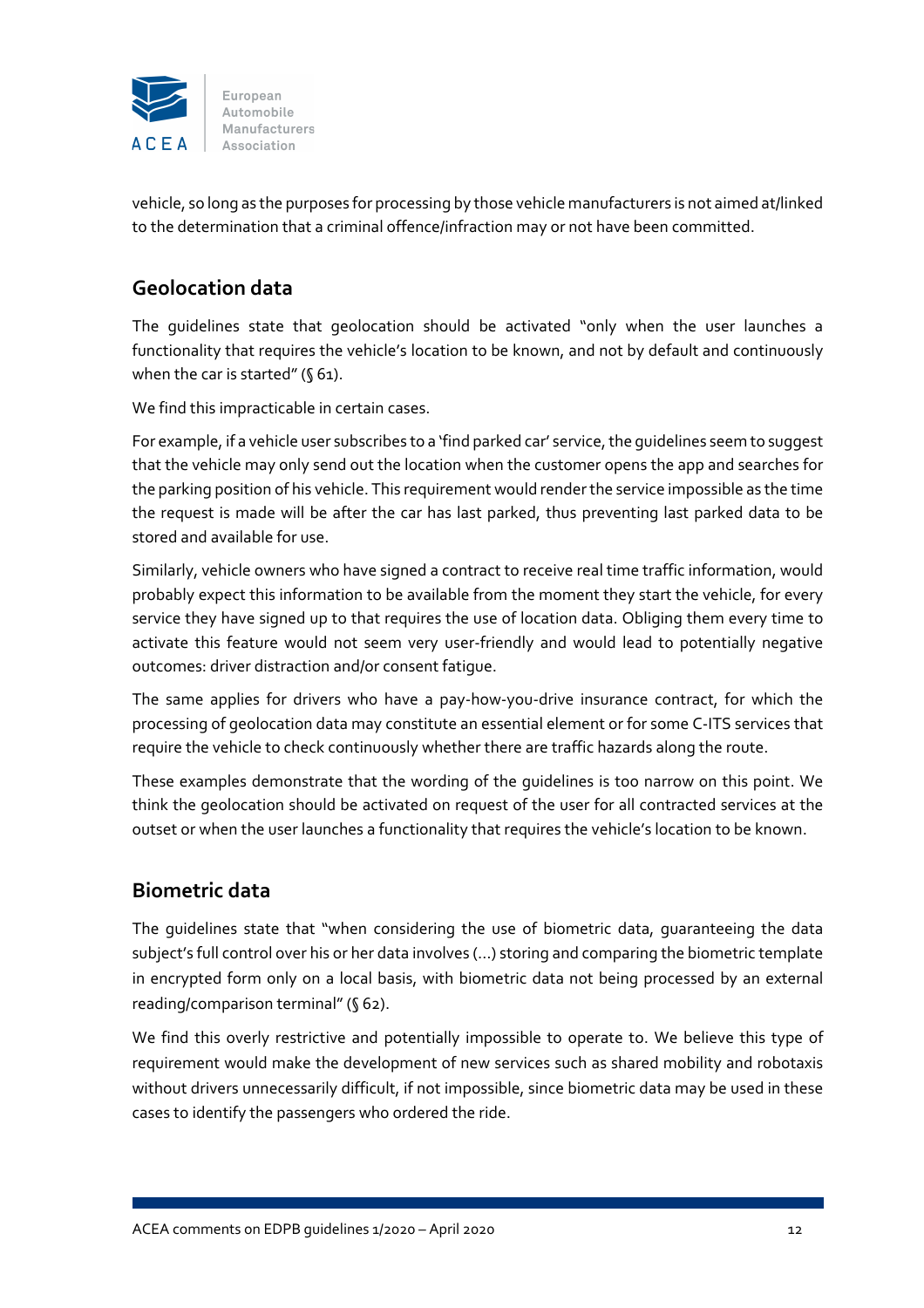

### **VEHICLE DESIGN REQUIREMENTS**

The guidelines contain several provisions that have a direct impact on the design of motor vehicles. For example, they suggest that manufacturers should partition the vehicle's vital functions from those always relying on telecommunication capacities such as infotainment (§ 91). They also recommend the development of a secure in‐car application platform, physically divided from safety relevant car functions so that access to car data does not depend on unnecessary external cloud capabilities (§ 73).

While accepting all good advice and respecting the principles of privacy by design and by default, we do not believe that it is the role of data protection authorities to recommend specific technical design solutions to vehicle manufacturers. We are not aware of any such requirements for producers of other devices belonging to the Internet of Things. We feelthis goes beyond the remit oftheGDPR which makes data controllers accountable for putting in place adequate security requirements that take into account the state of the art.

# TABLE: ILLUSTRATIVE OVERVIEW OF DATA CATEGORIES REGARDING CONNECTED VEHICLES

This table is neither exhaustive nor definitive. The context of processing always needs to be considered.

| <b>Family</b>                                                                                                                         | Category                                   | Sub-category              | Data (example, not<br>exhaustive)                                                                                                                                                       | Data subjects                                                                            |
|---------------------------------------------------------------------------------------------------------------------------------------|--------------------------------------------|---------------------------|-----------------------------------------------------------------------------------------------------------------------------------------------------------------------------------------|------------------------------------------------------------------------------------------|
| <b>DATA</b><br><b>RELATED TO</b><br><b>VEHICLE</b><br>(no or very low<br>characterisati<br>on of the<br>usage by the<br>data subject) | Data<br>regarding<br>vehicle<br>components | Identification<br>Vehicle | Vehicle identification<br>number (VIN), BIN,<br>registration number<br>Type, model year,<br>components<br>identification number,<br>technical<br>specifications<br>Type of engine, type | To be<br>determined,<br>depends on the<br>data linked to<br>such ID data<br>None<br>None |
|                                                                                                                                       |                                            | configuration             | of gearbox, parts of                                                                                                                                                                    |                                                                                          |

Note: 'sensitive' data as described in EDPB Guidelines 1/2020 §2.1, indirect identifiers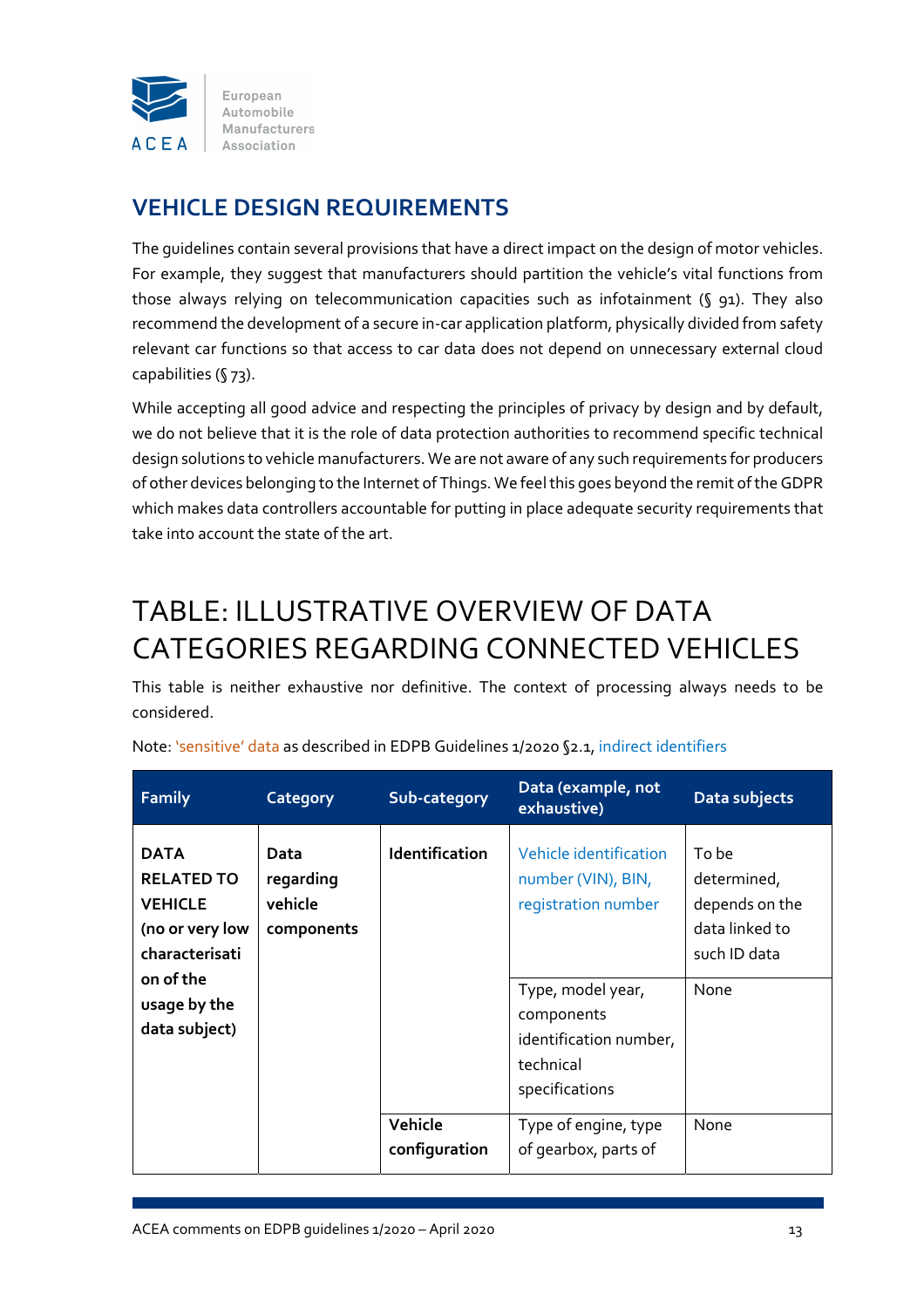

|                                                                                                                                  |                                                          |                                     | the vehicle, hardware<br>and software versions,<br><b>Electronic Control</b><br>Unit (ECU)<br>parameters, options                                                                                                                        |                                                                                                |
|----------------------------------------------------------------------------------------------------------------------------------|----------------------------------------------------------|-------------------------------------|------------------------------------------------------------------------------------------------------------------------------------------------------------------------------------------------------------------------------------------|------------------------------------------------------------------------------------------------|
|                                                                                                                                  |                                                          | Network &<br>Communicatio<br>n      | IP address, IMEI, MAC<br>address of vehicle, IP<br>gateway, WIFI Id, WIFI<br>password, Bluetooth<br>name of vehicle                                                                                                                      | To be<br>determined,<br>depends on the<br>data linked to<br>such network a<br>com data         |
|                                                                                                                                  | Data related<br>to vehicle<br>quality and<br>maintenance | Vehicle status                      | Engine temperature,<br>oil pressure, brakes,<br>ESP, steering, average<br>fuel consumption,<br>CO <sub>2</sub> , NO <sub>x</sub> , current<br>charge of the battery,<br>temperature of the<br>battery, airbags, total<br>mileage         | None (aggregated<br>data of all drivers<br>so impossible to<br>link them to any<br>individual) |
|                                                                                                                                  |                                                          | Default &<br>diagnostic<br>services | Default codes, logs,<br>maintenance issues                                                                                                                                                                                               | None                                                                                           |
| <b>DATA</b><br><b>RELATED TO</b><br>THE DATA<br><b>SUBJECTS</b><br>(owner, driver,<br>passenger,<br>subscriber,<br>service user) | Data<br>regarding<br>driving/driver<br>behaviour         | Dynamic                             | Speed, mileage<br>(journey),<br>acceleration, gear,<br>engine RPM,<br>instantaneous and<br>average fuel<br>consumption<br>(journey), battery<br>charge and<br>consumption<br>(journey), automatic<br>braking, Lane<br>Departure Warning, | Vehicle driver                                                                                 |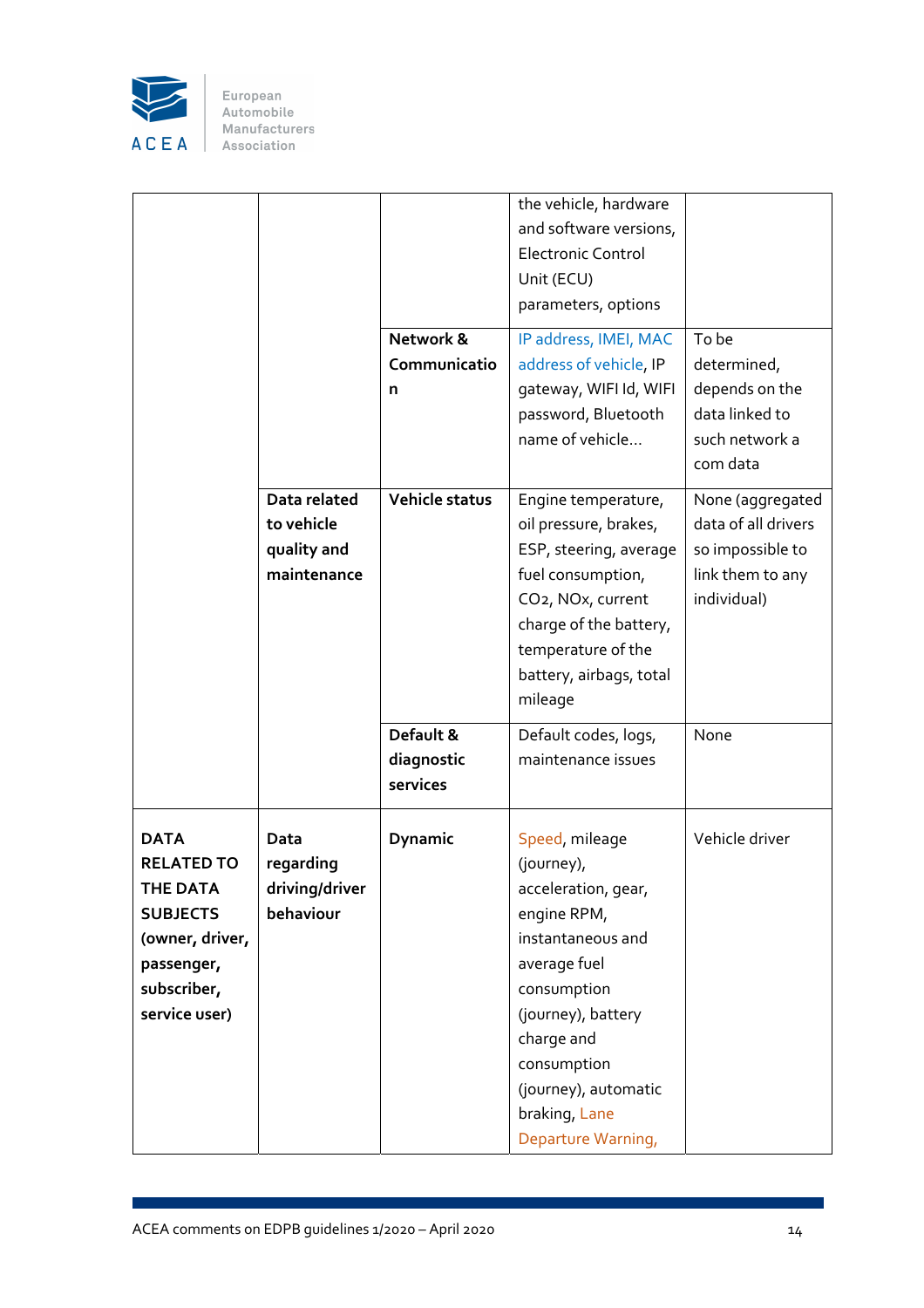

|                                                                                         |                                          | AdBlue level, ADAS                                                                                                                                                                             |                                                                                          |
|-----------------------------------------------------------------------------------------|------------------------------------------|------------------------------------------------------------------------------------------------------------------------------------------------------------------------------------------------|------------------------------------------------------------------------------------------|
|                                                                                         | <b>Geolocation</b>                       | Latitude, longitude,<br>altitude, compass,<br>navigation route                                                                                                                                 | Vehicle driver<br>(and/or identified<br>passenger, if any)                               |
|                                                                                         | Vehicle<br>settings &<br>controls        | Privacy settings,<br>Number of buckled<br>seat belts, air<br>conditioning, doors<br>open/close, Lights<br>on/off, wipers on/off<br>(manual)                                                    | Vehicle driver<br>(and/or identified<br>passenger, if any)                               |
| Data directly<br>provided by<br>the data<br>subject<br>(mobile<br>phone, music,<br>etc) | <b>Navigation &amp;</b><br>Infotainment  | Phone and address<br>book, phone calls<br>history, music, radio<br>preferences,<br>navigation destination<br>& history, pictures,<br>movies, mirroring (eg<br>Apple Car Play,<br>Android Auto) | Service user (who<br>is the vehicle<br>driver and/or<br>identified<br>passenger, if any) |
|                                                                                         | Personal<br>attributes                   | Video, images, voice<br>as well as biometry<br>captured inside the<br>vehicle                                                                                                                  | Vehicle driver<br>(and/or identified<br>passenger, if any)                               |
|                                                                                         | Network &<br>Communicatio<br>n           | <b>MAC</b> address of<br>personal devices,<br><b>Bluetooth device</b><br>name of personal<br>devices                                                                                           | Service user (who<br>is the vehicle<br>driver and/or<br>identified<br>passenger, if any) |
| Contractual<br>and financial<br>data                                                    | Accounting<br>and invoicing<br>documents | Order and leasing<br>invoices, sales and<br>after sales invoices,<br>services invoices                                                                                                         | Vehicle owner or<br>subscriber (lease<br>or services)                                    |
|                                                                                         | <b>Services</b><br>subscription          | Description of the<br>services, subscription                                                                                                                                                   | Subscriber                                                                               |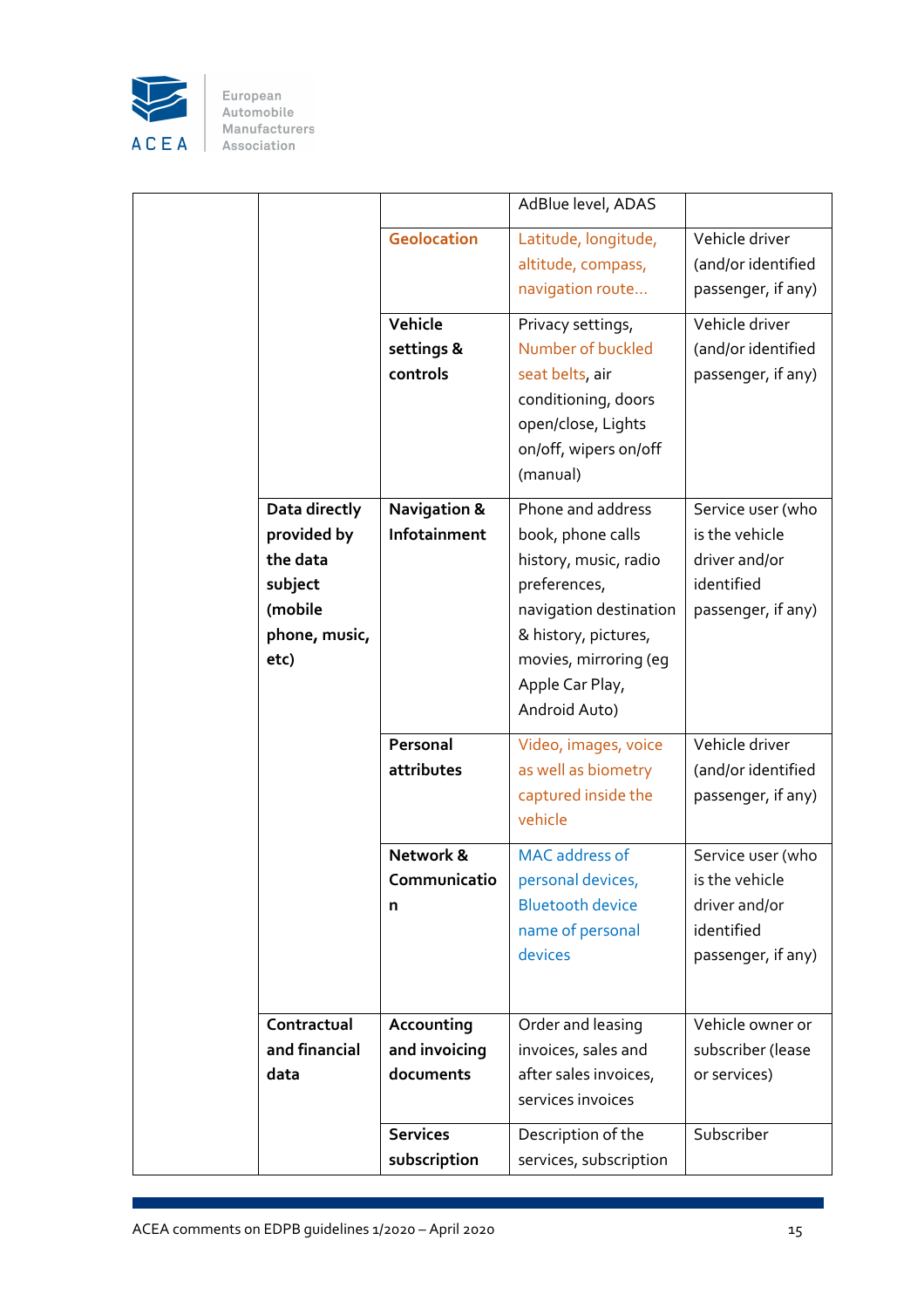

|                                                                                                                                                |                                                            | (connected or<br>any other<br>services such<br>as<br>maintenance) | contractual duration                                                                                                                            |                                                                                            |
|------------------------------------------------------------------------------------------------------------------------------------------------|------------------------------------------------------------|-------------------------------------------------------------------|-------------------------------------------------------------------------------------------------------------------------------------------------|--------------------------------------------------------------------------------------------|
|                                                                                                                                                |                                                            | Warranty                                                          | Description of the<br>warranty coverage<br>(duration, scope, etc)                                                                               | Vehicle owner                                                                              |
| <b>DATA</b><br><b>RELATED TO</b><br><b>ENVIRONME</b><br><b>NT OR TO</b><br><b>OTHER DATA</b><br><b>SUBJECTS</b><br>(outside of the<br>vehicle) | Data<br>regarding<br>external<br>environment<br>of the car |                                                                   | External temperature,<br>wipers on/off<br>(automatic mode),<br>lights on/off<br>(automatic mode),<br>images and videos<br>captured from outside | None                                                                                       |
|                                                                                                                                                | Data of other<br>data subjects                             |                                                                   | Video and images<br>captured from outside                                                                                                       | Any data subjects<br>in the close<br>surrounding of<br>the vehicle who<br>are identifiable |

# ANNEX 1: DETAILED ANALYSIS RELATIONSHIP GDPR ‐ ART 5(3) E‐PRIVACY‐DIRECTIVE

With regard to connected vehicles we see a larger discrepancy between the ePrivacy Directive and the GDPR which in our view would need to be further detailed in the guideline. These discrepancies lie mainly within the scope ofthe ePrivacy Directive, in the terminology, which the Directive and the GDPR use, and in the question of what is to be understood as 'terminal equipment'.

Whilst Article 6 General Data Protection Regulation aims at protecting personal data of 'data subjects' and at ensuring free movement of data within the Union, Art  $5$  (3) ePrivacy Directive 2002/58/EC as amended by Directive 2009/136/EC aims on protecting the rights of 'subscribers' and 'users' with regard to data stored in their terminal equipment. Thus, these legal instruments have different areas of application and aim to protect different objectives. They should, in our opinion, not be intermingled especially given that Art 5 (3) ePrivacy directive 2002/58/EC as amended by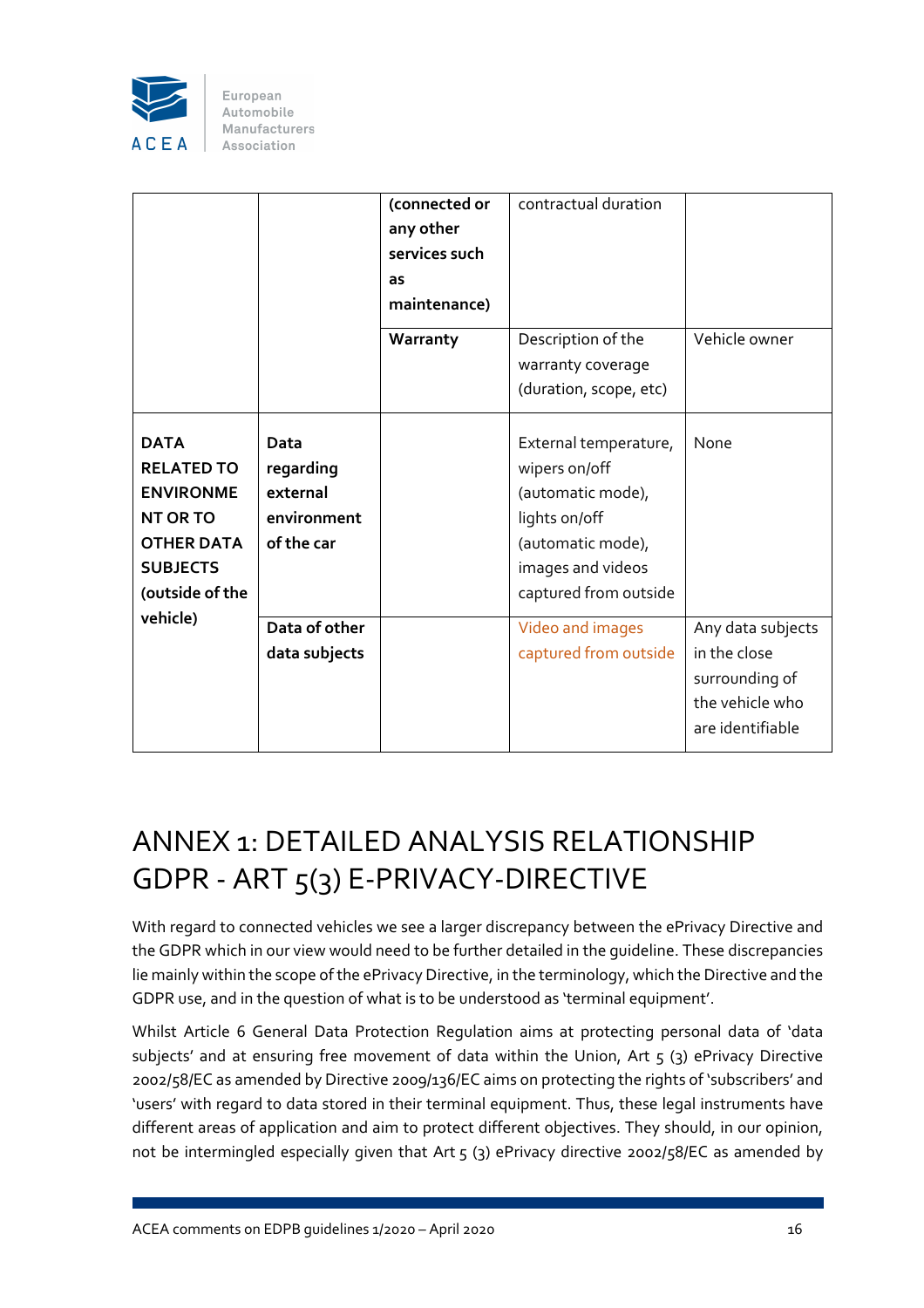

directive 2009/136/EC has not been transposed uniformly into the national law of all EU Member States.

We would like to show you in the following examples in which areas we expect challenges:

- Art 3 ePrivacy Directive ('services concerned') states that the (whole) ePrivacy Directive is only applicable to "publicly available electronic communications services in public communications networks in the Community, including public communications networks supporting data collection and identification devices." The wording of Art 3 ePrivacy Directive does not appear to cover car manufacturers as they do not provide a service in a public communication network. Generally, the communication from a vehicle is machine-to-machine communication with the manufacturer's IT backend and does not allow 'public communication'. Therefore, the interpretation of Art 29 Working Party and now EDPB of Art  $\zeta$  (3) ePrivacy Directive as a general provision runs counter the wording of Art 3 ePrivacy Directive. We suggest to follow the interpretation of the German data protection supervisory authorities from March 2019 as no general provision (translated from German): "The provision in Art. 5(3) ePrivacy Directive addresses not only to providers of publicly available electronic communications services, but also to providers of 'information society services'. These correspond to the services that are referred to as telemedia services in Germany and are regulated by the TMG." (Orientierungshilfe der Aufsichtsbehörden für Anbieter von Telemedien (2019), Page 3). This German interpretation from March 2019 comes to the same result as the Austrian lawmaker of the year 2011 in Art 96(3) Austrian Telecommunications Act 2003 (BGBl I Nr 102/2011; BGBl I Nr 78/2018): Art 5(3) ePrivacy Directive is no general provision, it should only be applicable to "publicly available electronic communications services" (Art 2 lit c Framework directive 2002/21/EC) and "providers of information society services" (Art 2 lit a E‐Commerce directive 2000/31/EC).
- The aim of the ePrivacy Directive 2002/58/EC (version directive 2009/136/EC) is to ensure the protection of terminal equipment information. This legal protection of terminal equipment information ends at that point, after the terminal equipment information is retrieved in accordance with Art  $\varsigma(3)$  ePrivacy directive (version directive 2009/136/EC).
- The assumption that a connected car as a whole should be 'terminal equipment' under European telecommunication law is in our point of view not entirely judicially explored. The term 'terminal equipment' did not change since 1988 (ex Art 1 Directive 88/301/EEC) and is still used in the Directive 2008/63/EC. According to Art 1(1) Directive 2008/63/EC, 'terminal equipment' is:
	- a) "Equipment directly or indirectly connected to the interface of a public telecommunications network forthe transmission, processing or reception of messages; in the case of both direct and indirect connections, the connection may be made by wire, optical fibre or electromagnetically; in the case of an indirect connection, a device is connected between the terminal equipment and the interface of the public network;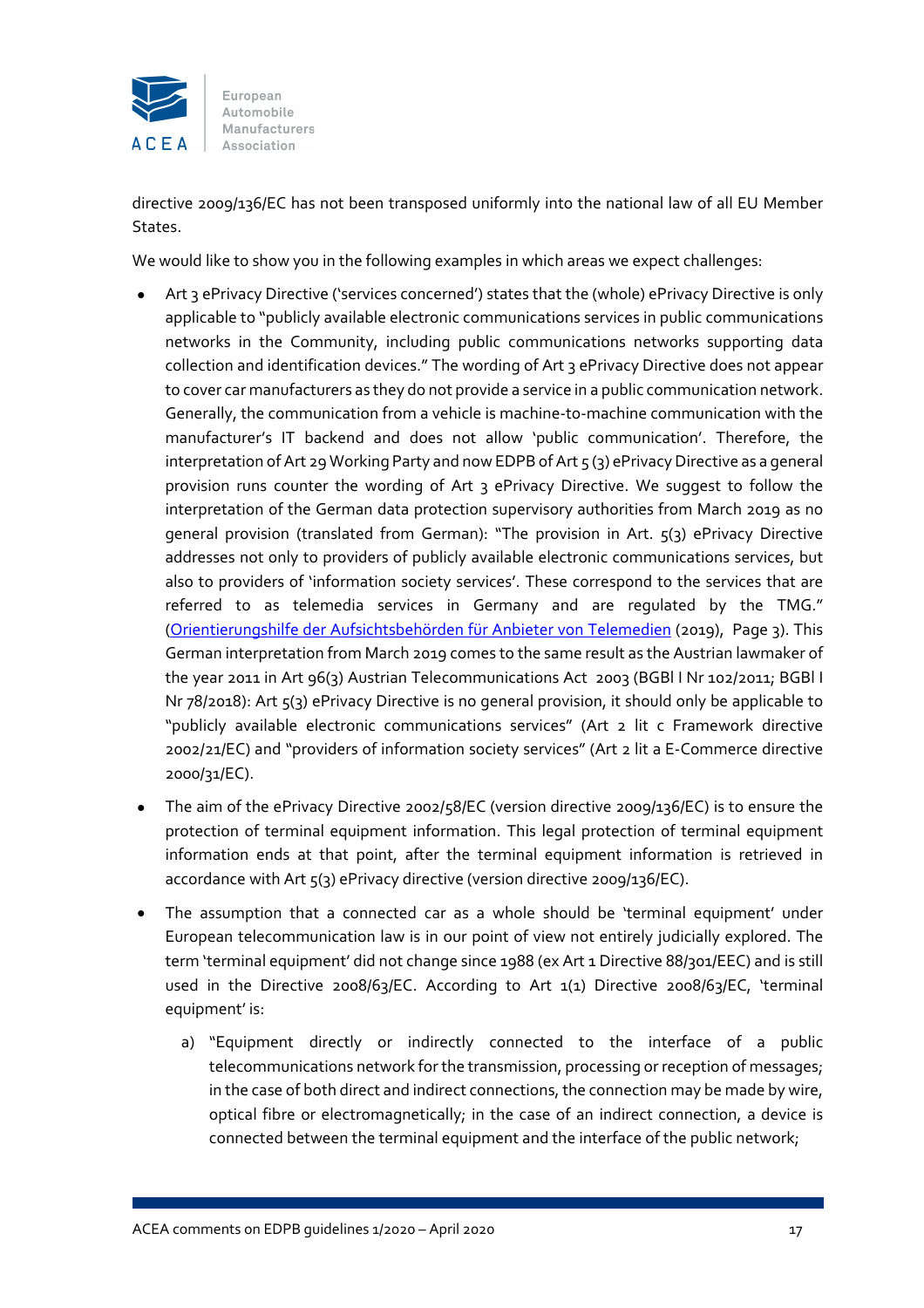

b) Satellite earth station equipment with its facilities."

A 'terminal equipment' in the sense of European telecommunications law must therefore fulfill at least these two requirements in order to fall under the definition:

- i. It must be connected directly or indirectly to the interface of a public telecommunications network (Art 2 lit d Framework Directive 2002/21/EC).
- ii. It must be a device for sending, processing or receiving 'messages'. The term 'message' is legally defined in Art 2 lit d ePrivacy Directive 2002/58/EG as "any information exchanged or transmitted between a finite number of parties by means of a publicly available electronic communications service. This does not include information which is transmitted to the public as part of a broadcasting service over an electronic communications network, provided that the information cannot be associated with the identifiable subscriber or user receiving it".

Consequently, in the case of a connected vehicle, only those components can be considered as 'terminal equipment' which are directly or indirectly connected to an interface of a public telecommunications network (Art 2 lit d Framework Directive 2002/21/EC) and which contain 'messages' (Art 2 lit d ePrivacy Directive). It must therefore be checked whether these two conditions are met before a technical device can even be legally designated as a 'terminal equipment' in the sense of Art  $1 ( 1 )$  Directive 2008/63/EC in conjunction with Art  $5 (3)$  ePrivacy Directive 2002/58/EC. In the context of a connected vehicle this will not apply for all components but only to a few.

- We make the observation, that the EDPB's approach of applying article  $5$  (3) leads to further inconsistencies when it comes to the European telecommunications law terms 'subscriber' and 'user' and the GDPR term 'data subject'. In our opinion that is not a correct interpretation of European telecommunication law. A view on the legal definitions of European telecommunications law and of the GDPR shows this:
	- i. 'Subscriber' (Art 2 lit k Framework Directive 2002/21/EC): "any natural person or legal entity who or which is party to a contract with the provider of publicly available electronic communications services for the supply of such services;".
	- ii. 'User' (Art 2 lit a ePrivacy Directive 2002/58/EC): "any natural person using a publicly available electronic communications service, for private or business purposes, without necessarily having subscribed to this service;".
	- iii. 'Data subject' (Article 4 (1) GDPR): "identified or identifiable natural person."

A blanket mixing of GDPR and Art  $5(3)$  ePrivacy Directive should be avoided in the quidelines, as they do not use the same terminology. Notwithstanding that, we are of the opinion that consent is not the only way to legitimate the data flow; this interpretation might cut off rights of the data subjects. Especially, because Art  $5$  (3) ePrivacy Directive 2002/ $58$ /EC states that the consent of a 'subscriber' is enough ("subscriber or user concerned has given his or her consent"). But'subscribers'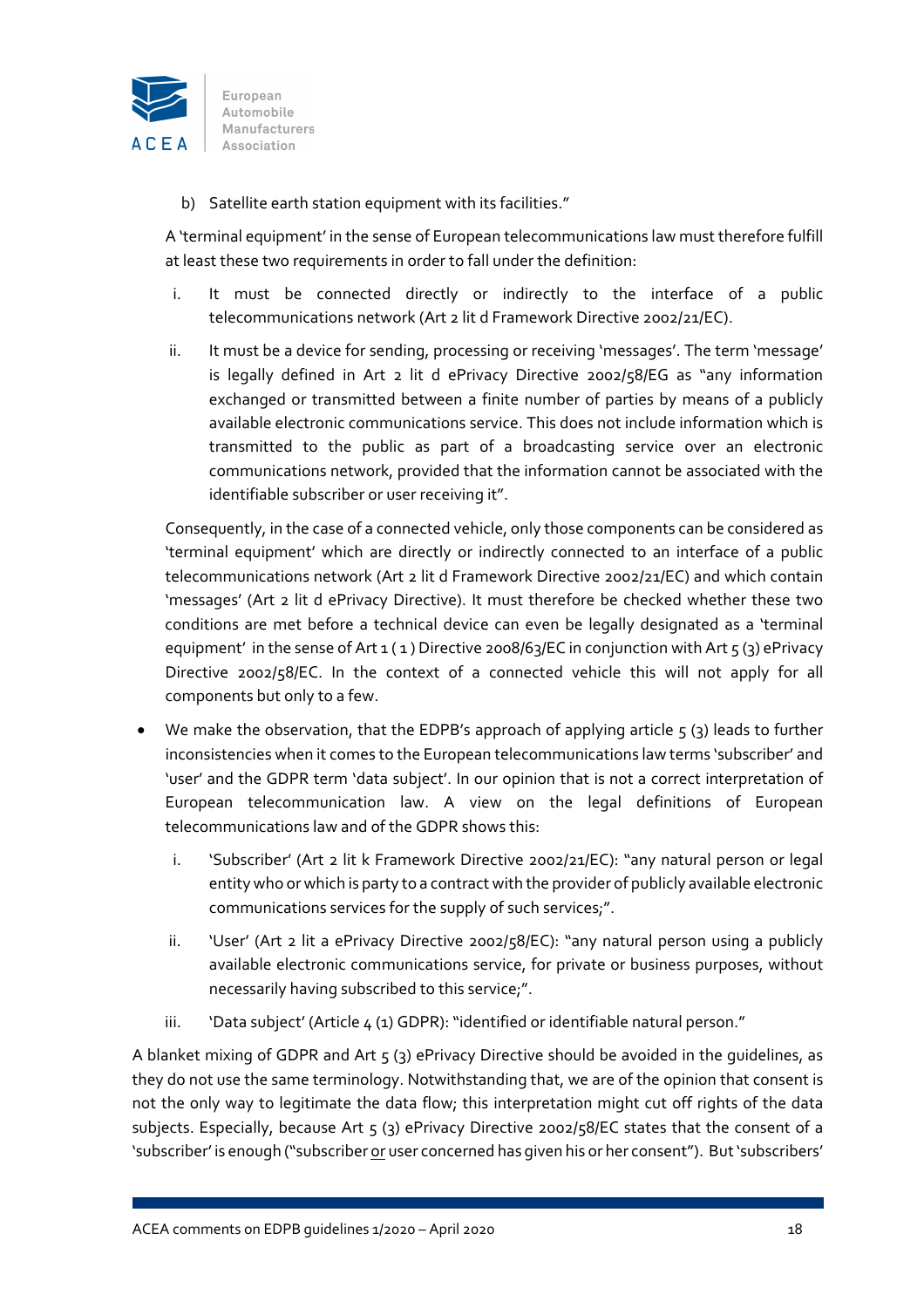

can also be legal persons who have the contract "with the provider of publicly available electronic communications services for the supply of such services" (Art 2 lit k Framework Directive 2002/21/EC). In the case of car manufacturers, where the manufacturer holds the contract with the telecommunications provider for the SIM card in the vehicle and is thus the subscriber, user consent might therefore not be required.

That would clearly conflict with the GDPR which would require, that the consent is given by the data subject as natural person. This example alone shows that intermixing of 'subscribers', 'users' and 'data subjects' together in one data protection guideline would lead to further challenges and inconsistencies. A more precise legal and technical examination of European telecommunications law is necessary in our opinion.

That is why we recommend waiting for the e‐Privacy Regulation to become into force and for the time being to reduce the EDPB guidelines 1/2020 to the application of the GDPR in alignment with the papers of the German and the French Data Protection authorities about this topic.